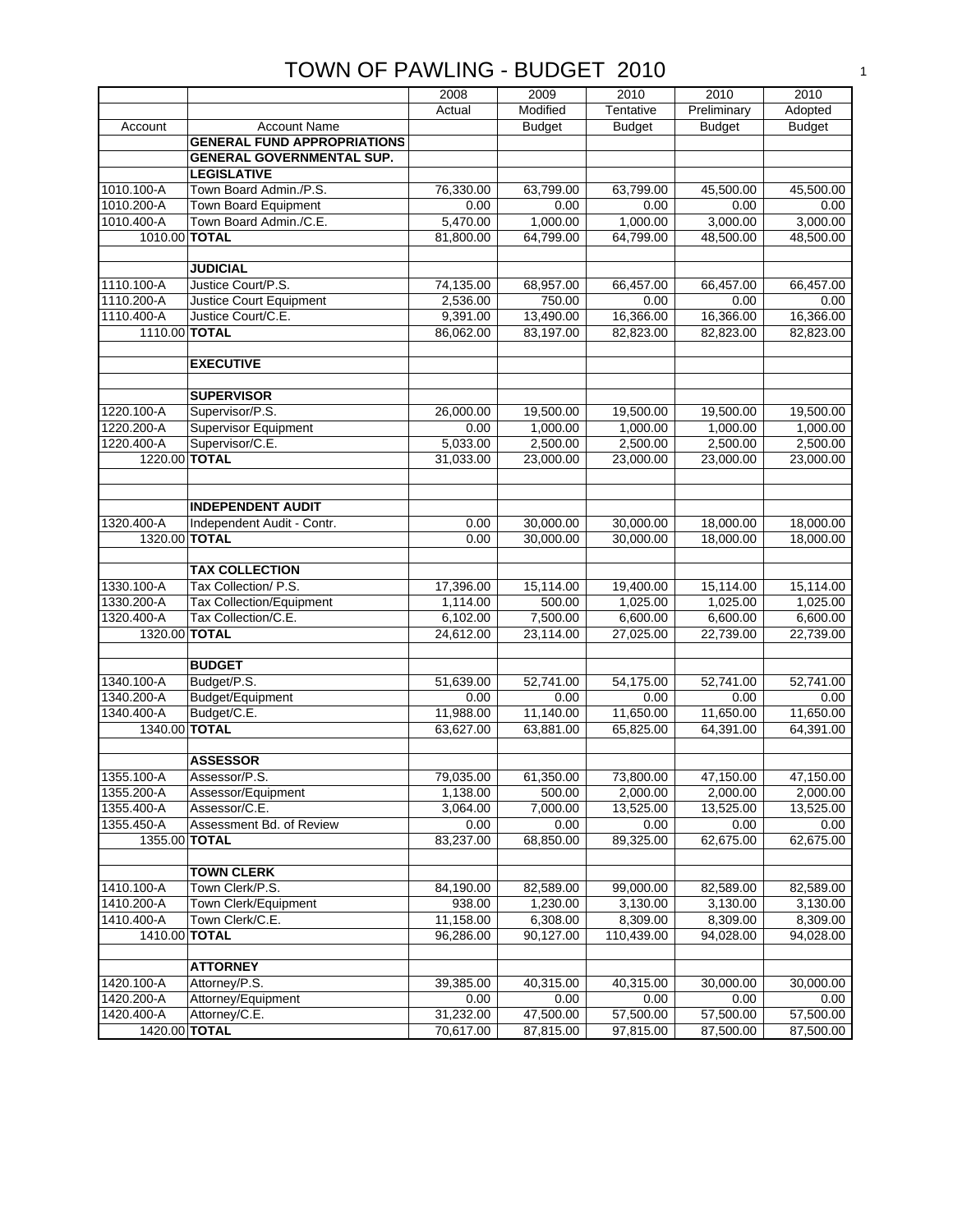|               |                                     | 2008         | 2009          | 2010          | 2010          | 2010          |
|---------------|-------------------------------------|--------------|---------------|---------------|---------------|---------------|
|               |                                     | Actual       | Modified      | Tentative     | Preliminary   | Adopted       |
| Account       | <b>Account Name</b>                 |              | <b>Budget</b> | <b>Budget</b> | <b>Budget</b> | <b>Budget</b> |
|               |                                     |              |               |               |               |               |
|               | <b>ENGINEER</b>                     |              |               |               |               |               |
| 1440.100-A    | Engineer/P.S.                       | 0.00         | 0.00          | 0.00          | 0.00          | 0.00          |
| 1440.200-A    | Engineer/Equipment                  | 0.00         | 0.00          | 0.00          | 0.00          | 0.00          |
| 1440.400-A    | Engineer/C.E.                       | 17,687.00    | 15,000.00     | 30,000.00     | 30,000.00     | 30,000.00     |
| 1440.00 TOTAL |                                     | 17,687.00    | 15,000.00     | 30,000.00     | 30,000.00     | 30,000.00     |
|               |                                     |              |               |               |               |               |
|               |                                     |              |               |               |               |               |
|               | <b>CENTRAL SERVICES ADMIN.</b>      |              |               |               |               |               |
| 1610.100-A    | Personal Svcs.                      | 0.00         | 0.00          | 0.00          | 0.00          | 0.00          |
| 1610.200-A    | Equipment                           | 0.00         | 0.00          | 0.00          | 0.00          | 0.00          |
| 1610.400-A    | <b>Contractual Expenses</b>         | 8,377.00     | 8,724.00      | 8,770.00      | 8,770.00      | 8,770.00      |
| 1610.00 TOTAL |                                     | 8,377.00     | 8,724.00      | 8,770.00      | 8,770.00      | 8,770.00      |
|               |                                     |              |               |               |               |               |
|               | <b>BUILDING</b>                     |              |               |               |               |               |
| 1620.100-A    | <b>Personal Services</b>            | 121,720.00   | 129,386.00    | 165,508.00    | 153,321.00    | 153,321.00    |
| 1620.200-A    | Equipment                           | 6,063.00     | 105,700.00    | 340,200.00    | 340,200.00    | 340,200.00    |
| 1620.400-A    | <b>Contractual Expenses</b>         | 168,549.00   | 127,700.00    | 122,400.00    | 122,400.00    | 122,400.00    |
| 1620.00 TOTAL |                                     | 296,332.00   | 362,786.00    | 628,108.00    | 615,921.00    | 615,921.00    |
|               |                                     |              |               |               |               |               |
|               | <b>CENTRAL COMMUNICATION SYS.</b>   |              |               |               |               |               |
| 1650.400-A    | Central Communications System/C.E.  | 4,409.00     | 6,000.00      | 5,200.00      | 5,200.00      | 5,200.00      |
| 1650.00 TOTAL |                                     | 4,409.00     | 6,000.00      | 5,200.00      | 5,200.00      | 5,200.00      |
|               |                                     |              |               |               |               |               |
|               | <b>CENTRAL STOREROOM</b>            |              |               |               |               |               |
| 1660.100-A    | <b>Personal Services</b>            | 0.00         | 0.00          | 0.00          | 0.00          | 0.00          |
| 1660.200-A    | Equipment                           | 0.00         | 0.00          | 0.00          | 0.00          | 0.00          |
| 1660.400-A    | <b>Contractual Expenses</b>         | 1,709.00     | 1,650.00      | 1,650.00      | 1,650.00      | 1,650.00      |
| 1660.00 TOTAL |                                     | 1,709.00     | 1,650.00      | 1,650.00      | 1,650.00      | 1,650.00      |
|               |                                     |              |               |               |               |               |
|               | <b>CENTRAL PRINTING AND MAILING</b> |              |               |               |               |               |
| 1670.100-A    | <b>Personal Services</b>            | 0.00         | 0.00          | 0.00          | 0.00          | 0.00          |
| 1670.200-A    | Equipment                           | 0.00         | 0.00          | 0.00          | 0.00          | 0.00          |
| 1670.400-A    | <b>Contractual Expenses</b>         | 11,587.00    | 18,000.00     | 18,200.00     | 18,200.00     | 18,200.00     |
| 1670.00 TOTAL |                                     | 11,587.00    | 18,000.00     | 18,200.00     | 18,200.00     | 18,200.00     |
|               |                                     |              |               |               |               |               |
|               | <b>CENTRAL DATA PROCESSING</b>      |              |               |               |               |               |
| 1680.100-A    | <b>Personal Services</b>            | 0.00         | 0.00          | 0.00          | 0.00          | 0.00          |
| 1680.200-A    | Equipment                           | 333.00       | 0.00          | 0.00          | 0.00          | 0.00          |
| 1680.400-A    | <b>Contractual Expenses</b>         | 20,305.00    | 12,634.00     | 16,000.00     | 16,000.00     | 16,000.00     |
| 1680.00 TOTAL |                                     | 20,638.00    | 12,634.00     | 16,000.00     | 16,000.00     | 16,000.00     |
|               |                                     |              |               |               |               |               |
|               | <b>SPECIAL ITEMS</b>                |              |               |               |               |               |
| 1910.400-A    | Unallocated Insurance               | 98,189.00    | 100,000.00    | 102,000.00    | 102,000.00    | 102,000.00    |
| 1920.400-A    | Dues, Municipal Association         | 1,620.00     | 3,500.00      | 2,430.00      | 2,430.00      | 2,430.00      |
| 1930.400-A    | Judgements & Claims                 | 0.00         | 0.00          | 0.00          | 0.00          | 0.00          |
| 1940.200-A    | Purchase of Land                    | 0.00         | 0.00          | 0.00          | 0.00          | 0.00          |
| 1950.400-A    | <b>Taxes on Municipal Property</b>  | 0.00         | 0.00          | 0.00          | 0.00          | 0.00          |
| 1989.400-A    | Other Gen. Govt. Support            | 19,200.00    | 19,200.00     | 19,500.00     | 19,500.00     | 19,500.00     |
| 1990.400-A    | <b>Contingent Account</b>           | 0.00         | 0.00          | 0.00          | 0.00          | 0.00          |
| 1999.00 TOTAL |                                     | 119,009.00   | 122,700.00    | 123,930.00    | 123,930.00    | 123,930.00    |
|               |                                     |              |               |               |               |               |
|               | <b>Total General Govt. Support</b>  | 1,017,022.00 | 1,082,277.00  | 1,422,909.00  | 1,323,327.00  | 1,323,327.00  |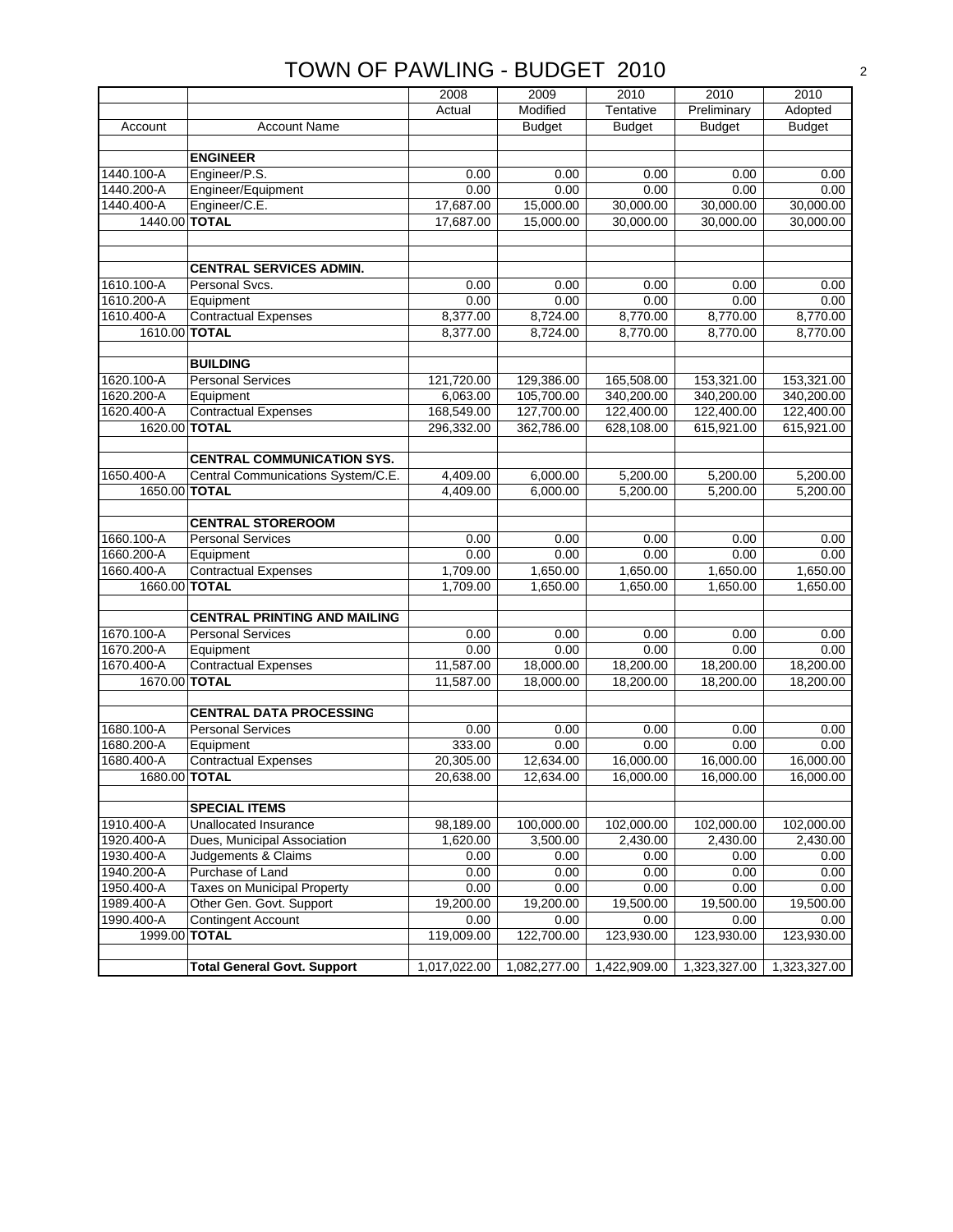|                          |                                           | 2008              | 2009                  | 2010                  | 2010                  | 2010                  |
|--------------------------|-------------------------------------------|-------------------|-----------------------|-----------------------|-----------------------|-----------------------|
|                          |                                           | Actual            | Modified              | Tentative             | Preliminary           | Adopted               |
| Account                  | <b>Account Name</b>                       |                   | <b>Budget</b>         | <b>Budget</b>         | <b>Budget</b>         | <b>Budget</b>         |
|                          |                                           |                   |                       |                       |                       |                       |
|                          | <b>Public Safety</b>                      |                   |                       |                       |                       |                       |
|                          | <b>Traffic Control/Public Safety</b>      |                   |                       |                       |                       |                       |
| 3310.400-A               | <b>Traffic Control/Public Safety</b>      | 0.00              | 0.00                  | 0.00                  | 0.00                  | 0.00                  |
| 3310.200-A               | Equipment                                 | 0.00              | 0.00                  | 0.00                  | 0.00                  | 0.00                  |
| 3310.400-A               | <b>Contractural Services</b>              | 3,879.00          | 8,520.00              | 8,500.00              | 8,500.00              | 8,500.00              |
| 3310.00 TOTAL            |                                           | 3,879.00          | 8,520.00              | 8,500.00              | 8,500.00              | 8,500.00              |
|                          |                                           |                   |                       |                       |                       |                       |
|                          | <b>SAFETY FROM ANIMALS</b>                |                   |                       |                       |                       |                       |
| 3510.100-A               | Dog Warden/P.S.                           | 7,965.00          | 8,487.00              | 8,487.00              | 8,487.00              | 8,487.00              |
| 3510.200-A               | Dog Warden/Equipment                      | 210.00            | 300.00                | 300.00                | 300.00                | 300.00                |
| 3510.400-A               | Dog Warden/C.E.                           | 2,937.00          | 5,000.00              | 5,000.00              | 5,000.00              | 5,000.00              |
| 3510.00 TOTAL            |                                           | 11,112.00         | 13,787.00             | 13,787.00             | 13,787.00             | 13,787.00             |
|                          |                                           |                   |                       |                       |                       |                       |
|                          | <b>Total Public Safety</b>                | 14,991.00         | 22,307.00             | 22,287.00             | 22,287.00             | 22,287.00             |
|                          |                                           |                   |                       |                       |                       |                       |
|                          | Health                                    |                   |                       |                       |                       |                       |
|                          | <b>AMBULANCE</b>                          |                   |                       |                       |                       |                       |
| 4540.100-A               | <b>Personal Services</b>                  | 0.00              | 0.00                  | 0.00                  | 0.00                  | 0.00                  |
| 4540.200-A               | Equipment                                 | 0.00              | 0.00                  | 0.00                  | 0.00                  | 0.00                  |
| 4540.400-A               | <b>Contractual Expenses</b>               | 286,500.00        | 281,875.00            | 281,875.00            | 281,875.00            | 281,875.00            |
| 4540.00 TOTAL            |                                           | 286,500.00        | 281,875.00            | 281,875.00            | 281,875.00            | 281,875.00            |
|                          |                                           |                   |                       |                       |                       |                       |
|                          | <b>Total Health</b>                       | 286,500.00        | 281,875.00            | 281,875.00            | 281,875.00            | 281,875.00            |
|                          |                                           |                   |                       |                       |                       |                       |
|                          | <b>Transportation</b>                     |                   |                       |                       |                       |                       |
| 5010.100-A               | SUPERINTENDENT OF HIGHWAYS                |                   |                       |                       |                       |                       |
| 5010.200-A               | Trans. Hwy./P.S.<br>Trans. Hwy/Equipment  | 63,954.00<br>0.00 | 64,324.00<br>1,000.00 | 64,324.00<br>1,000.00 | 64,324.00<br>1,000.00 | 64,324.00<br>1,000.00 |
| 5010.400-A               | Trans. Hwy./C.E.                          | 2,925.00          | 2,000.00              | 2,000.00              | 2,000.00              | 2,000.00              |
| 5010.00 TOTAL            |                                           | 66,879.00         | 67,324.00             | 67,324.00             | 67,324.00             | 67,324.00             |
|                          |                                           |                   |                       |                       |                       |                       |
|                          | <b>GARAGE</b>                             |                   |                       |                       |                       |                       |
| 5132.100-A               | <b>Personal Services</b>                  | 0.00              | 0.00                  | 0.00                  | 0.00                  | 0.00                  |
| 5132.200-A               | Equipment                                 | 0.00              | 2,500.00              | 2,500.00              | 2,500.00              | 2,500.00              |
| 5132.400-A               | <b>Contractual Expenses</b>               | 19,029.00         | 20,000.00             | 20,000.00             | 20,000.00             | 20,000.00             |
| 5132.00 TOTAL            |                                           | 19,029.00         | 22,500.00             | 22,500.00             | 22.500.00             | 22,500.00             |
|                          | <b>STREET LIGHTING</b>                    |                   |                       |                       |                       |                       |
| 5182.400-A               | <b>Contractural Services</b>              | 5,040.00          | 6,380.00              | 6,380.00              | 6,380.00              | 6,380.00              |
| 5182.00 <b>TOTAL</b>     |                                           | 5,040.00          | 6,380.00              | 6,380.00              | 6,380.00              | 6,380.00              |
|                          |                                           |                   |                       |                       |                       |                       |
|                          | <b>Total Transportation</b>               | 90,948.00         | 96,204.00             | 96,204.00             | 96,204.00             | 96,204.00             |
|                          | <b>ECONOMIC ASSIST. &amp; OPPORTUNITY</b> |                   |                       |                       |                       |                       |
|                          | SOCIAL SERVICES ADMINISTRATION            |                   |                       |                       |                       |                       |
|                          |                                           |                   |                       |                       |                       |                       |
| 6010.100-A<br>6010.200-A | <b>Personal Services</b><br>Equipment     | 0.00<br>0.00      | 0.00<br>0.00          | 0.00<br>0.00          | 0.00<br>0.00          | 0.00<br>0.00          |
| 6010.400-A               | <b>Contractual Expenses</b>               | 0.00              | 0.00                  | 0.00                  | 0.00                  | 0.00                  |
| 6010.00 TOTAL            |                                           | 0.00              | 0.00                  | 0.00                  | 0.00                  | 0.00                  |
|                          |                                           |                   |                       |                       |                       |                       |
|                          | <b>VETERANS SERVICES</b>                  |                   |                       |                       |                       |                       |
| 6510.100-A               | <b>Personal Services</b>                  | 0.00              | 0.00                  | 0.00                  | 0.00                  | 0.00                  |
| 6510.200-A               | Equipment                                 | 0.00              | 0.00                  | 0.00                  | 0.00                  | 0.00                  |
| 6510.400-A               | <b>Contractual Expenses</b>               | 0.00              | 0.00                  | 0.00                  | 0.00                  | 0.00                  |
| 6510.00 TOTAL            |                                           | 0.00              | 0.00                  | 0.00                  | 0.00                  | 0.00                  |
|                          |                                           |                   |                       |                       |                       |                       |
|                          | <b>PROGRAM FOR AGING</b>                  |                   |                       |                       |                       |                       |
| 6772.100-A               | <b>Personal Services</b>                  | 2,028.00          | 3,500.00              | 3,500.00              | 3,500.00              | 3,500.00              |
| 6772.200-A               | Equipment                                 | 0.00              | 500.00                | 0.00                  | 0.00                  | 0.00                  |
| 6772.400-A               | <b>Contractual Expenses</b>               | 2,347.00          | 2,900.00              | 7,550.00              | 7,550.00              | 7,550.00              |
| 6772.00 TOTAL            |                                           | 4,375.00          | 6,900.00              | 11,050.00             | 11,050.00             | 11,050.00             |
|                          |                                           |                   |                       |                       |                       |                       |
|                          | <b>Total Economic Assistance</b>          | 4,375.00          | 6,900.00              | 11,050.00             | 11,050.00             | 11,050.00             |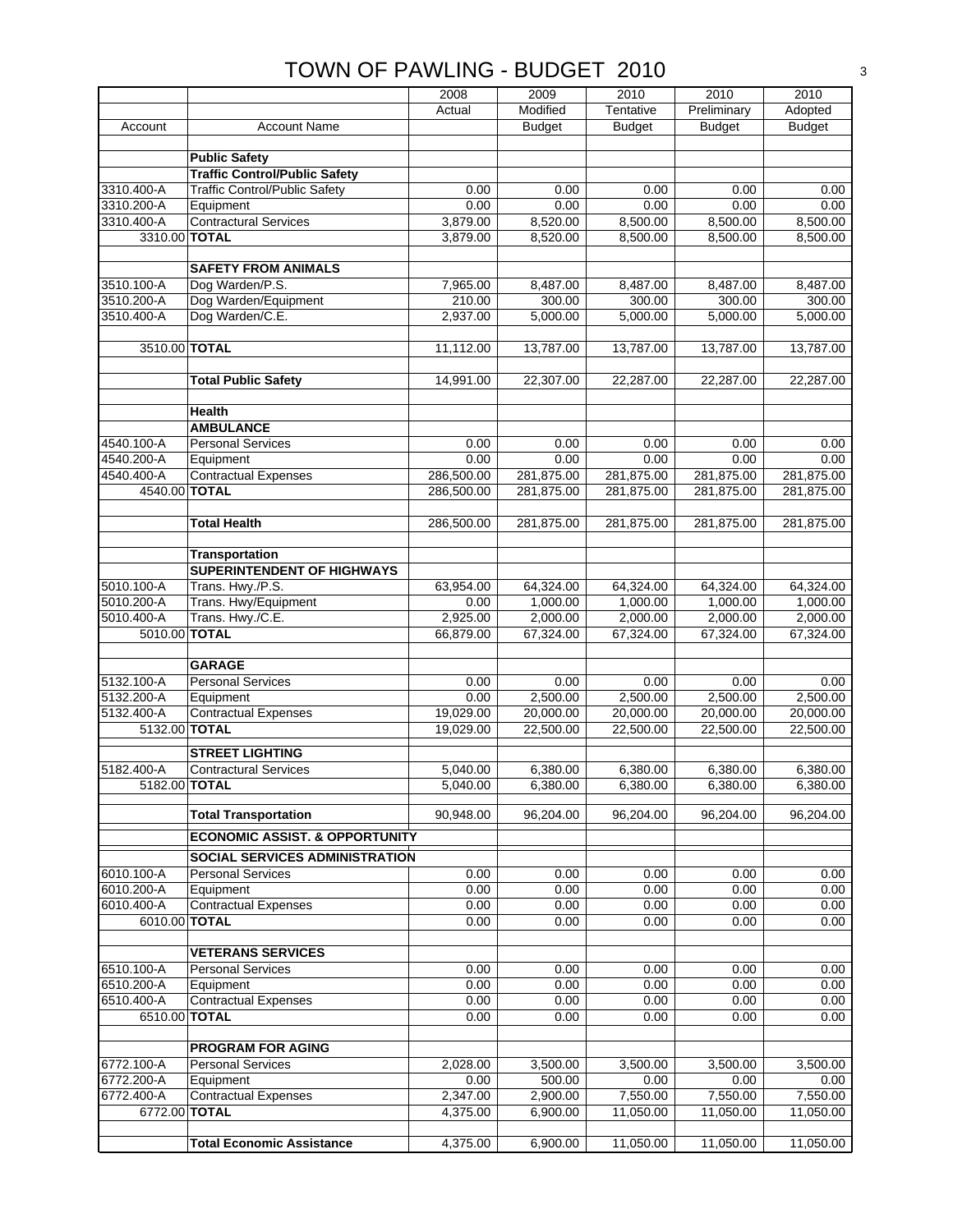|                             |                                     | 2008                  | 2009                  | 2010                  | 2010                  | 2010                  |
|-----------------------------|-------------------------------------|-----------------------|-----------------------|-----------------------|-----------------------|-----------------------|
|                             |                                     | Actual                | Modified              | Tentative             | Preliminary           | Adopted               |
| Account                     | <b>Account Name</b>                 |                       | <b>Budget</b>         | <b>Budget</b>         | <b>Budget</b>         | <b>Budget</b>         |
|                             |                                     |                       |                       |                       |                       |                       |
|                             | <b>CULTURE AND RECREATION</b>       |                       |                       |                       |                       |                       |
|                             | <b>RECREATION ADMINISTRATION</b>    |                       |                       |                       |                       |                       |
| 7020.100-A                  | <b>Personal Services</b>            | 105,131.00            | 92,031.00             | 100,896.00            | 92,031.00             | 99,247.00             |
| 7020.200-A                  | Equipment                           | 0.00                  | 0.00                  | 1,000.00              | 1,000.00              | 1,000.00              |
| 7020.400-A                  | <b>Contractual Expenses</b>         | 10,203.00             | 9,100.00              | 11,385.00             | 11,385.00             | 11,385.00             |
| 7020.00 TOTAL               |                                     | 115,334.00            | 101,131.00            | 113,281.00            | 104,416.00            | 111,632.00            |
|                             |                                     |                       |                       |                       |                       |                       |
|                             | <b>PARKS</b>                        |                       |                       |                       |                       |                       |
| 7110.100-A                  | <b>Personal Services</b>            | 0.00                  | 0.00                  | 0.00                  | 0.00                  | 0.00                  |
| 7110.200-A                  | Equipment                           | 0.00                  | 0.00                  | 0.00                  | 0.00                  | 0.00                  |
| 7110.400-A                  | <b>Contractual Expenses</b>         | 20,359.00             | 18,000.00             | 10,100.00             | 10,100.00             | 10,100.00             |
| 7110.00 TOTAL               |                                     | 20,359.00             | 18,000.00             | 10,100.00             | 10,100.00             | 10,100.00             |
|                             |                                     |                       |                       |                       |                       |                       |
|                             | <b>TEEN CENTER</b>                  |                       |                       |                       |                       |                       |
| 7145.100-A                  | <b>Personal Services</b>            | 43,801.00             | 37,000.00             | 37,000.00             | 37,000.00             | 37,000.00             |
| 7145.200-A                  | Equipment                           | 218.00                | 0.00                  | 0.00                  | 0.00                  | 0.00                  |
| 7145.400-A                  | <b>Contractual Expenses</b>         | 10,842.00             | 10,000.00             | 30,000.00             | 30,000.00             | 30,000.00             |
| 7145.00 TOTAL               |                                     | 54,861.00             | 47,000.00             | 67,000.00             | 67,000.00             | 67.000.00             |
|                             |                                     |                       |                       |                       |                       |                       |
|                             | <b>BEACH</b>                        |                       |                       |                       |                       |                       |
| 7230.100-A                  | <b>Personal Services</b>            | 41,157.00             | 30,855.00             | 37,865.00             | 37,865.00             | 37,865.00             |
| 7230.200-A                  | Equipment                           | 0.00                  | 1,000.00              | 1,000.00              | 1,000.00              | 1,000.00              |
| 7230.400-A<br>7230.00 TOTAL | <b>Contractual Expenses</b>         | 1,794.00<br>42,951.00 | 2.500.00<br>34,355.00 | 4,700.00<br>43,565.00 | 4.700.00<br>43,565.00 | 4,700.00<br>43,565.00 |
|                             |                                     |                       |                       |                       |                       |                       |
|                             | <b>GOLF</b>                         |                       |                       |                       |                       |                       |
| 7250.100-A                  | <b>Personal Services</b>            | 82,031.00             | 81,708.00             | 84,200.00             | 81,708.00             | 81,708.00             |
| 7250.200-A                  | Equipment                           | 16,500.00             | 8,000.00              | 10,000.00             | 20,000.00             | 20,000.00             |
| 7250.400-A                  | <b>Contractual Expenses</b>         | 51,632.00             | 47,600.00             | 47,600.00             | 47,600.00             | 47,600.00             |
|                             | 7250.00 TOTAL                       | 150,163.00            | 137,308.00            | 141,800.00            | 149,308.00            | 149,308.00            |
|                             | <b>OTHER RECREATION PROGRAMS</b>    |                       |                       |                       |                       |                       |
| 7310.100-A                  | <b>Personal Services</b>            | 37,459.00             | 12,000.00             | 3,500.00              | 3,500.00              | 3,500.00              |
| 7310.200-A                  | Equipment                           | 0.00                  | 0.00                  | 0.00                  | 0.00                  | 0.00                  |
| 7310.400-A                  | Contractual Expenses                | 62,699.00             | 43,500.00             | 21,100.00             | 21,100.00             | 21,100.00             |
| 7310.00 TOTAL               |                                     | 100,158.00            | 55,500.00             | 24,600.00             | 24,600.00             | 24,600.00             |
|                             | <b>LIBRARY</b>                      |                       |                       |                       |                       |                       |
| 7410.4-A                    | <b>Contractual Expenses</b>         | 200,000.00            | 200,000.00            | 0.00                  | 200,000.00            | 390,000.00            |
| 7410.00 TOTAL               |                                     | 200,000.00            | 200,000.00            | 0.00                  | 200,000.00            | 390,000.00            |
|                             |                                     |                       |                       |                       |                       |                       |
|                             | <b>HISTORIAN</b>                    |                       |                       |                       |                       |                       |
| 7510.100-A                  | <b>Personal Services</b>            | 0.00                  | 0.00                  | 0.00                  | 0.00                  | 0.00                  |
| 7510.200-A                  | Equipment                           | 0.00                  | 0.00                  | 0.00                  | 0.00                  | 0.00                  |
| 7510.400-A                  | <b>Contractual Expenses</b>         | 0.00                  | 0.00                  | 0.00                  | 0.00                  | 0.00                  |
| 7510.00 TOTAL               |                                     | 0.00                  | 0.00                  | 0.00                  | 0.00                  | 0.00                  |
|                             |                                     |                       |                       |                       |                       |                       |
|                             | <b>CELEBRATIONS</b>                 |                       |                       |                       |                       |                       |
| 7550.100-A                  | <b>Personal Services</b>            | 0.00                  | 0.00                  | 0.00                  | 0.00                  | 0.00                  |
| 7550.200-A                  | Equipment                           | 0.00                  | 0.00                  | 0.00                  | 0.00                  | 0.00                  |
| 7550.400-A                  | Contractual Expenses                | 0.00                  | 0.00                  | 0.00                  | 0.00                  | 0.00                  |
| 7550.00 TOTAL               |                                     | 0.00                  | 0.00                  | 0.00                  | 0.00                  | 0.00                  |
|                             |                                     |                       |                       |                       |                       |                       |
|                             | <b>Total Culture and Recreation</b> | 683,826.00            | 593,294.00            | 400,346.00            | 598,989.00            | 796,205.00            |
|                             |                                     |                       |                       |                       |                       |                       |
|                             | <b>ZONING</b>                       |                       |                       |                       |                       |                       |
| 8010.400-A                  | <b>Contractural Services</b>        | 0.00                  | 0.00                  | 0.00                  | 0.00                  | 0.00                  |
| 8010.00 TOTAL               |                                     | 0.00                  | 0.00                  | 0.00                  | 0.00                  | 0.00                  |
|                             |                                     |                       |                       |                       |                       |                       |
|                             | <b>ENVIRONMENTAL CONTROL</b>        |                       |                       |                       |                       |                       |
| 8090.100-A                  | <b>Personal Services</b>            | 0.00                  | 0.00                  | 0.00                  | 0.00                  | 0.00                  |
| 8090.200-A                  | Equipment                           | 0.00                  | 0.00                  | 0.00                  | 0.00                  | 0.00                  |
| 8090.400-A                  | <b>Contractual Expenses</b>         | 319.00                | 250.00                | 0.00                  | 0.00                  | 0.00                  |
| 8090.00 TOTAL               |                                     | 319.00                | 250.00                | 0.00                  | 0.00                  | 0.00                  |
|                             |                                     |                       |                       |                       |                       |                       |
|                             |                                     |                       |                       |                       |                       |                       |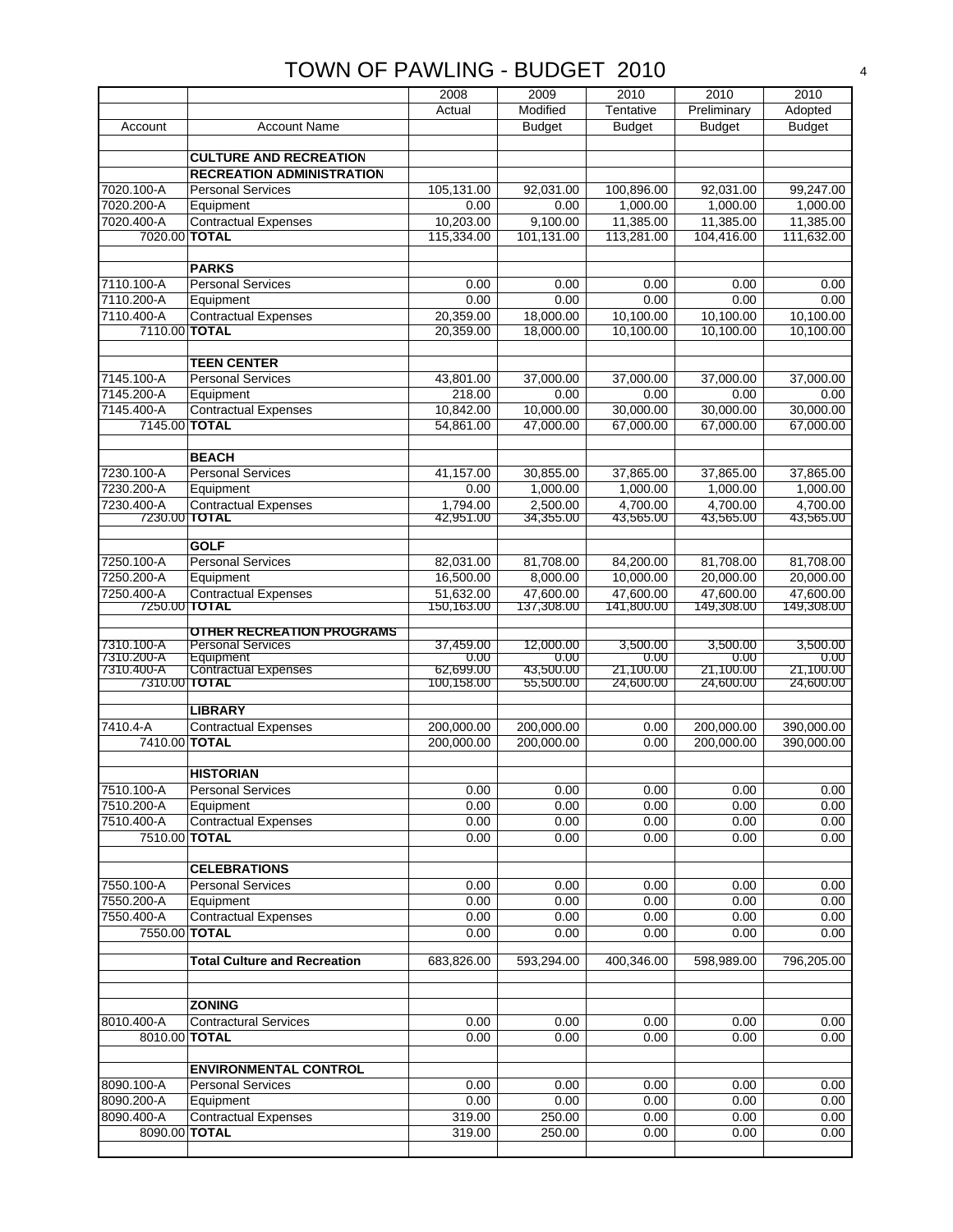|               |                                            | 2008                  | 2009          | 2010          | 2010                  | 2010          |
|---------------|--------------------------------------------|-----------------------|---------------|---------------|-----------------------|---------------|
|               |                                            | Actual                | Modified      | Tentative     | Preliminary           | Adopted       |
| Account       | <b>Account Name</b>                        |                       | <b>Budget</b> | <b>Budget</b> | <b>Budget</b>         | <b>Budget</b> |
|               | <b>REFUSE AND GARBAGE</b>                  |                       |               |               |                       |               |
|               |                                            |                       |               |               |                       |               |
| 8160.100-A    | <b>Personal Services</b>                   | 91,906.00             | 61,910.00     | 72,910.00     | 61,910.00             | 61,910.00     |
| 8160.200-A    | Equipment                                  | 0.00                  | 1,040.00      | 1,040.00      | 1,040.00              | 1,040.00      |
| 8160.205-A    | Equipment - Capital                        | 0.00                  | 0.00          | 0.00          | 0.00                  | 25,000.00     |
| 8160.400-A    | <b>Contractual Expenses</b>                | 202,113.00            | 220,000.00    | 175,000.00    | 175,000.00            | 175,000.00    |
| 8160.00 TOTAL |                                            | 294,019.00            | 282,950.00    | 248,950.00    | 237,950.00            | 262,950.00    |
|               |                                            |                       |               |               |                       |               |
|               | <b>CEMETARIES</b>                          |                       |               |               |                       |               |
| 8810.100-A    | <b>Personal Services</b>                   | 0.00                  | 0.00          | 0.00          | 0.00                  | 0.00          |
| 8810.200-A    | Equipment                                  | 0.00                  | 0.00          | 0.00          | 0.00                  | 0.00          |
| 8810.400-A    | <b>Contractual Services</b>                | 0.00                  | 1,200.00      | 1,200.00      | 1,200.00              | 1,200.00      |
| 8810.00 TOTAL |                                            | 0.00                  | 1,200.00      | 1,200.00      | 1,200.00              | 1,200.00      |
|               |                                            |                       |               |               |                       |               |
|               | <b>Total Home &amp; Community Services</b> | 294,338.00            | 284,400.00    | 250,150.00    | 239,150.00            | 264,150.00    |
|               |                                            |                       |               |               |                       |               |
|               | <b>UNDISTRIBUTED</b>                       |                       |               |               |                       |               |
|               |                                            |                       |               |               |                       |               |
|               | <b>EMPLOYEE SERVICES</b>                   |                       |               |               |                       |               |
| 9010.800-A    | <b>State Retirement</b>                    | 56,813.00             | 75,200.00     | 115,708.00    | 105,000.00            | 105,000.00    |
| 9030.800-A    | Social Security                            | 65,375.00             | 54,500.00     | 62,385.00     | 55,750.00             | 55,750.00     |
|               |                                            |                       |               |               |                       |               |
| 9035.800-A    | Medicare                                   | 15,289.00             | 12,750.00     | 14,590.00     | 13,250.00             | 13,250.00     |
| 9040.800-A    | <b>Workman's Compensation</b>              | 18,000.00             | 20,000.00     | 20,000.00     | 20,000.00             | 20,000.00     |
| 9050.800-A    | <b>Unemployment Insurance</b>              | 0.00                  | 2,000.00      | 2,000.00      | 2,000.00              | 2,000.00      |
| 9060.800-A    | <b>Hospital &amp; Medical Insurance</b>    | 347,555.00            | 376,386.00    | 328,010.00    | 328,100.00            | 328,100.00    |
| 9089.800-A    | Medicare Reimbursement                     | 0.00                  | 6,832.00      | 4,700.00      | 4,700.00              | 4,700.00      |
| 9089.810-A    | NYS MTA Tax                                | 0.00                  | 0.00          | 0.00          | 3,200.00              | 3,200.00      |
|               | <b>TOTAL</b>                               | 503,032.00            | 547,668.00    | 547,393.00    | 532,000.00            | 532,000.00    |
|               |                                            |                       |               |               |                       |               |
|               | <b>DEBT SERVICES</b>                       |                       |               |               |                       |               |
| 9710.600-A    | Serial Bonds/Principal - Lakeside Park     | 340,000.00            | 355,000.00    | 370,000.00    | 370,000.00            | 370,000.00    |
| 9710.700-A    | Serial Bonds/Interest                      | 290,368.00            | 276,468.00    | 261,968.00    | 261,968.00            | 261,968.00    |
|               | <b>TOTAL</b>                               | 630,368.00            | 631,468.00    | 631,968.00    | 631,968.00            | 631,968.00    |
|               |                                            |                       |               |               |                       |               |
|               | TOTAL APPRO. - GENERAL FUND                | 3,525,400.00          | 3,546,393.00  | 3,664,182.00  | 3,736,850.00          | 3,959,066.00  |
|               |                                            |                       |               |               |                       |               |
|               | <b>GENERAL FUND</b>                        |                       |               |               |                       |               |
|               | <b>REVENUE</b>                             |                       |               |               |                       |               |
|               | <b>REAL PROP. TAX AND TAX INCOMES</b>      |                       |               |               |                       |               |
| 1001.000-A    | <b>Real Property Tax</b>                   | 2,212,177.00          | 2,149,193.00  | 2,415,032.00  | 2,421,700.00          | 2,618,916.00  |
| 1081.000-A    | Payment in Lieu of Taxes                   | 3,025.00              | 2,000.00      | 2,500.00      | 2,500.00              | 2,500.00      |
| 1090.000-A    | Interest and Penalties on R. E. Taxes      | 21,657.00             | 15,000.00     | 18,000.00     | 18,000.00             | 18,000.00     |
| 1120.000-A    | Sales Tax Dis. By Dutchess County          | 192,024.00            | 185,000.00    | 180,000.00    | 180,000.00            | 180,000.00    |
| 1170.000-A    | <b>Franchise Fees</b>                      | 25,380.00             | 25,200.00     | 26,000.00     | 26,000.00             | 26,000.00     |
|               | <b>TOTAL</b>                               | 2,454,263.00          | 2,376,393.00  | 2,641,532.00  | 2,648,200.00          | 2,845,416.00  |
|               |                                            |                       |               |               |                       |               |
|               | <b>DEPARTMENTAL INCOME</b>                 |                       |               |               |                       |               |
| 1232.000-A    |                                            |                       |               |               |                       |               |
|               | <b>Tax Collector Fees</b>                  | 0.00                  | 350.00        | 0.00          | 0.00                  | 0.00          |
| 1255.000-A    | <b>Clerk Fees</b>                          | $\overline{5,925.00}$ | 4,200.00      | 4,000.00      | $\overline{4,000.00}$ | 4,000.00      |
| 1550.000-A    | <b>Animal Control Fees</b>                 | 781.00                | 1,200.00      | 1,000.00      | 1,000.00              | 1,000.00      |
| 2001.000-A    | Park and Recreation Fees                   | 95,739.00             | 95,000.00     | 45,000.00     | 20,000.00             | 20,000.00     |
| 2001.100-A    | Teen Center Fees                           | 0.00                  | 0.00          | 0.00          | 15,000.00             | 15,000.00     |
| 2025.000-A    | Spec. Rec Facilities - Beach Gate Fees     | 0.00                  | 0.00          | 0.00          | 10,000.00             | 10,000.00     |
| 2050.000-A    | Special Rec Facilties - Golf               | 130,833.00            | 156,000.00    | 156,000.00    | 166,000.00            | 166,000.00    |
| 2070.000-A    | Contributions Private Agencies - Youth     | 0.00                  | 0.00          | 0.00          | 0.00                  | 0.00          |
| 2089.000-A    | Other Culture & Rec Fees                   | 0.00                  | 0.00          | 0.00          | 0.00                  | 0.00          |
| 2090.000-A    | <b>Teen Center Donations and Grants</b>    | 0.00                  | 250.00        | 0.00          | 0.00                  | 0.00          |
| 2091.000-A    | Triathilon                                 | 44,255.00             | 43,000.00     | 39,000.00     | 39,000.00             | 39,000.00     |
| 2092.000-A    | Interfund Trans-Child Care/Camp            | 0.00                  | 10,000.00     | 0.00          | 0.00                  | 0.00          |
| 2130.000-A    | Garbage Removal and Disposal Fees          | 271,674.00            | 270,000.00    | 250,000.00    | 250,000.00            | 275,000.00    |
| 2268.000-A    | Animal Control Fees- Other Gov'ts.         | 0.00                  | 0.00          | 0.00          | 0.00                  | 0.00          |
| 2376.000-A    | Refuse & Garbage- Other Gov'ts.            | 0.00                  | 0.00          | 0.00          | 0.00                  | 0.00          |
| 2389.000-A    | Misc. Revenue, Other Govts.                | 3,000.00              | 0.00          | 0.00          | 0.00                  | 0.00          |
|               | <b>TOTAL</b>                               | 552,207.00            | 580,000.00    | 495,000.00    | 505,000.00            | 530,000.00    |
|               | <b>USE OF MONEY AND PROPERTY</b>           |                       |               |               |                       |               |
| 2401.000-A    | Interest and Earnings                      | 13,549.00             | 12,500.00     | 4,800.00      | 4,800.00              | 4,800.00      |
|               |                                            |                       |               |               |                       |               |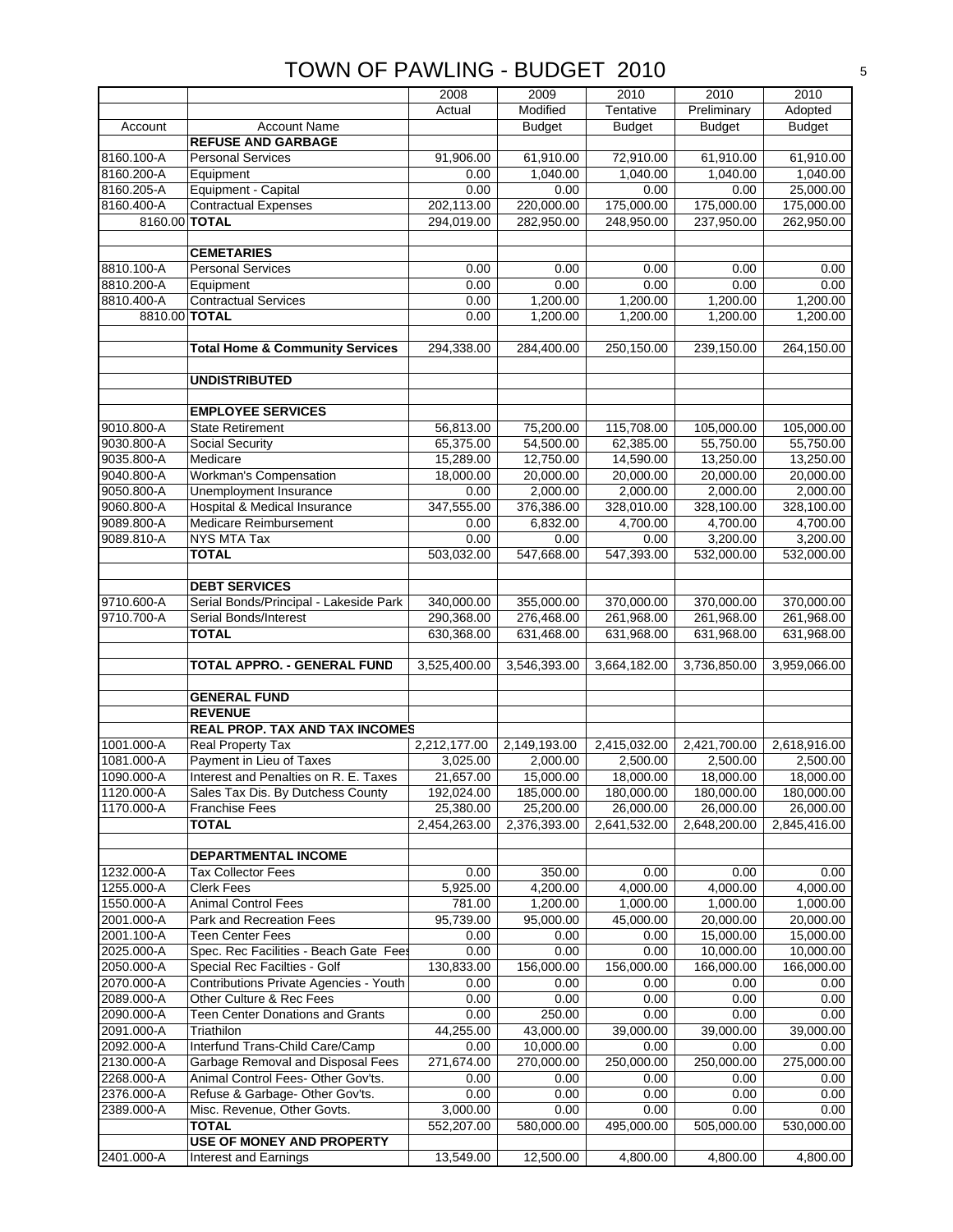|                          |                                                                              | 2008             | 2009          | 2010             | 2010          | 2010          |
|--------------------------|------------------------------------------------------------------------------|------------------|---------------|------------------|---------------|---------------|
|                          |                                                                              | Actual           | Modified      | Tentative        | Preliminary   | Adopted       |
| Account                  | <b>Account Name</b>                                                          |                  | <b>Budget</b> | <b>Budget</b>    | <b>Budget</b> | <b>Budget</b> |
| 2410.000-A               | <b>Rental of Real Property</b>                                               | 108,000.00       | 108,000.00    | 20,400.00        | 20,400.00     | 20,400.00     |
| 2530.000-A               | Games of Chance                                                              | 0.00             | 0.00          | 0.00             | 0.00          | 0.00          |
| 2540.000-A               | <b>Bingo Licenses</b>                                                        | 110.00           | 200.00        | 150.00           | 150.00        | 150.00        |
| 2544.000-A               | Dog Licences                                                                 | 5,206.00         | 4,200.00      | 4,200.00         | 4,200.00      | 4,200.00      |
| 2545.000-A               | Licenses, Other;                                                             | 0.00             | 0.00          | 0.00             | 0.00          | 0.00          |
| 2590.000-A               | Permits, Other                                                               | 610.00           | 500.00        | 500.00           | 500.00        | 500.00        |
| 2610.000-A               | Fines and Forfeited Bail                                                     | 37,638.00        | 40,000.00     | 40,000.00        | 40,000.00     | 40,000.00     |
| 2651.000-A               | Sales of Refuse for Recycling                                                | 11,586.00        | 8,500.00      | 8,500.00         | 8,500.00      | 8,500.00      |
| 2655.000-A               | Sales Other                                                                  | 0.00             | 0.00          | 0.00             | 0.00          | 0.00          |
| 2680.000-A               | Insurance, Recoveries                                                        | 4,650.00         | 0.00          | 0.00             | 0.00          | 0.00          |
| 2701.000-A               | Refunds Prior Year's Expenditures                                            | 22,054.00        | 2,000.00      | 1,000.00         | 1,000.00      | 1,000.00      |
| 2705.000-A               | <b>Gifts and Donations</b>                                                   | 200.00           | 0.00          | 0.00             | 0.00          | 0.00          |
| 2770.000-A               | Miscellaneous and Health Refunds                                             | 19,615.00        | 0.00          | 0.00             | 0.00          | 0.00          |
|                          | <b>Total Use of Money and Property</b>                                       | 223,218.00       | 175,900.00    | 79,550.00        | 79,550.00     | 79,550.00     |
|                          | <b>Total Est. Rev. from Local Sources</b>                                    | 3,229,688.00     | 3,132,293.00  | 3,216,082.00     | 3,232,750.00  | 3,454,966.00  |
| 2801.000-A               | Interfund Revenues                                                           | 0.00             | 0.00          | 0.00             |               |               |
|                          | <b>STATE AID</b>                                                             |                  |               |                  |               |               |
| 3001.000-A               | Per Capita                                                                   | 18,420.00        | 17,500.00     | 17,500.00        | 17,500.00     | 17,500.00     |
| 3005.000-A               | Mortgage Tax                                                                 | 326,186.00       | 300,000.00    | 175,000.00       | 175,000.00    | 175,000.00    |
| 3040.000-A               | Real Property Tax Administration                                             | 1,618.00         | 1,600.00      | 1,600.00         | 1,600.00      | 1,600.00      |
| 3089.000-A               | Other State Aid                                                              | 3,777.00         | 0.00          | 0.00             | 0.00          | 0.00          |
| 3820.000-A               | Youth, Programs for                                                          | 0.00             | 0.00          | 0.00             | 0.00          | 0.00          |
| 3910.000-A               | Conservations, Programs for                                                  | 0.00             | 0.00          | 0.00             | 0.00          | 0.00          |
| 3989.000-A               | Other, Home and Community Services                                           | 0.00             | 0.00          | 0.00             | 0.00          | 0.00          |
|                          | <b>Total State Aid</b>                                                       | 350,001.00       | 319,100.00    | 194,100.00       | 194,100.00    | 194,100.00    |
| 5031.000-A               | Interfund Revenues                                                           | 1,642.00         | 45,000.00     | 254,000.00       | 254,000.00    | 310,000.00    |
|                          | <b>TOTAL REVENUES - GENERAL FUNI</b>                                         | 3,581,331.00     | 3,496,393.00  | 3,664,182.00     | 3,680,850.00  | 3,959,066.00  |
|                          |                                                                              |                  |               |                  |               |               |
|                          | <b>GENERAL FUND - TOWN O/S VILLAGE</b>                                       |                  |               |                  |               |               |
|                          | REV. LOC. SOURCES - OTHER TAX ITEMS                                          |                  |               |                  |               |               |
| 1001.000-B               | Real Property Tax                                                            | 113,985.00       | 153,462.00    | 262,493.00       | 262,493.00    | 328,618.00    |
| 1081.000-B               | Payments in Lieu of Taxes                                                    | 0.00             | 0.00          | 0.00             | 0.00          | 0.00          |
| 1120.000-B               | Sales Tax from Dutchess County                                               | 0.00             | 10,000.00     | 0.00             | 0.00          | 0.00          |
| 1170.000-B               | Franchise Fees - CATV                                                        | 14,321.00        | 10,000.00     | 11,000.00        | 11,000.00     | 11,000.00     |
| 1289.000-B               | Other Department Income                                                      | 0.00             | 0.00          | 0.00             | 0.00          | 0.00          |
| 1520.000-B               | <b>Police Department Fees</b>                                                | 0.00             | 0.00          | 0.00             | 0.00          | 0.00          |
| 2110.000-B               | <b>Zoning Fees</b>                                                           | 4,650.00         | 1,500.00      | 2,000.00         | 2,000.00      | 2,000.00      |
| 2115.000-B               | <b>Planning Board Fees</b>                                                   | 14,150.00        | 7,500.00      | 5,000.00         | 5,000.00      | 5,000.00      |
| 2401.000-B               | <b>Interest and Earnings</b>                                                 | 6,243.00         | 4,000.00      | 1,000.00         | 1,000.00      | 1,000.00      |
| 2555.000-B               | <b>Building and Alteration Fees</b>                                          | 77,041.00        | 85,000.00     | 80,000.00        | 80,000.00     | 80,000.00     |
| 2590.000-B               | Permits, Other                                                               | 1,600.00         | 0.00          | 0.00             | 0.00          | 0.00          |
| 2770.000-B<br>3001.000-B | Unclassified                                                                 | 0.00<br>3,251.00 | 0.00          | 0.00             | 0.00          | 0.00          |
|                          | State Revenue Sharing (per capita)<br>State Aid, Other Aid for Public Safety |                  | 2,750.00      | 2,750.00<br>0.00 | 2,750.00      | 2,750.00      |
| 3389.000-B               |                                                                              | 0.00             | 0.00          |                  | 0.00          | 0.00          |
|                          | Total                                                                        | 235,241.00       | 274,212.00    | 364,243.00       | 364,243.00    | 430,368.00    |
|                          | Tot. Rev. Loc. Sources & Other Tax                                           | 235,241.00       | 274,212.00    | 364,243.00       | 364,243.00    | 430,368.00    |
|                          | <b>GENERAL GOVERNMENT SUPPORT</b>                                            |                  |               |                  |               |               |
|                          | <b>SPECIAL ITEMS</b>                                                         |                  |               |                  |               |               |
| 1989.400-B               | Other General Govt. Support                                                  | 0.00             | 0.00          | 0.00             | 0.00          | 0.00          |
| 1990.400-B               | <b>Contingent Account</b>                                                    | 0.00             | 0.00          | 0.00             | 0.00          | 70,000.00     |
|                          | 1999.00 TOTAL                                                                | 0.00             | 0.00          | 0.00             | 0.00          | 70,000.00     |
|                          | <b>PUBLIC SAFETY</b>                                                         |                  |               |                  |               |               |
|                          | <b>POLICE</b>                                                                |                  |               |                  |               |               |
| 3120.100-B               | <b>Personal Services</b>                                                     | 10,280.00        | 20,000.00     | 20,000.00        | 20,000.00     | 20,000.00     |
| 3120.200-B               | Equipment                                                                    | 863.00           | 2,000.00      | 2,000.00         | 2,000.00      | 2,000.00      |
|                          |                                                                              |                  |               |                  |               |               |
| 3120.400-B               | <b>Contractual Expenses</b>                                                  | 2,100.00         | 15,000.00     | 15,000.00        | 15,000.00     | 15,000.00     |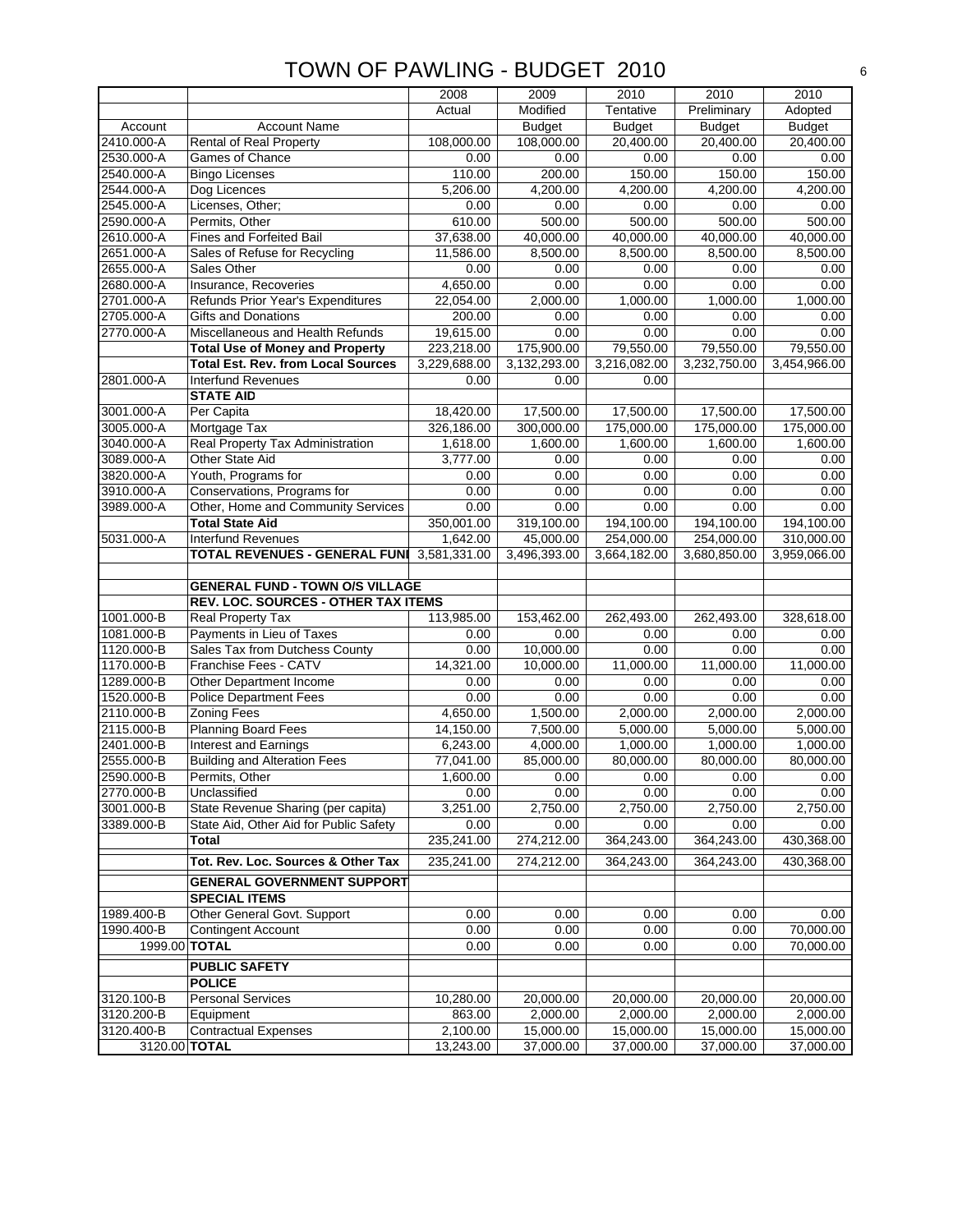|                          |                                                                   | 2008              | 2009                  | 2010                                | 2010                  | 2010                  |
|--------------------------|-------------------------------------------------------------------|-------------------|-----------------------|-------------------------------------|-----------------------|-----------------------|
|                          |                                                                   | Actual            | Modified              | Tentative                           | Preliminary           | Adopted               |
| Account                  | <b>Account Name</b>                                               |                   | <b>Budget</b>         | <b>Budget</b>                       | <b>Budget</b>         | <b>Budget</b>         |
|                          |                                                                   |                   |                       |                                     |                       |                       |
| 3620.100-B               | <b>BUILDING AND SAFETY INSPECTION</b><br><b>Personal Services</b> |                   |                       |                                     |                       |                       |
| 3620.200-B               | Equipment                                                         | 55,635.00<br>0.00 | 72,145.00<br>3,000.00 | $\overline{52}$ ,700.00<br>3,400.00 | 52,700.00<br>3,400.00 | 52,700.00<br>3,400.00 |
| 3620.400-B               | <b>Contractual Expenses</b>                                       | 6,688.00          | 5,795.00              | 5,600.00                            | 5,600.00              | 5,600.00              |
| 3620.00                  | <b>TOTAL</b>                                                      | 62,323.00         | 80,940.00             | 61,700.00                           | 61,700.00             | 61,700.00             |
|                          |                                                                   |                   |                       |                                     |                       |                       |
|                          | <b>HEALTH</b>                                                     |                   |                       |                                     |                       |                       |
|                          | <b>REGISTRAR OF VITAL STATISTICS</b>                              |                   |                       |                                     |                       |                       |
| 4020.100-B               | <b>Personal Services</b>                                          | 2,928.00          | 2,928.00              | 2,928.00                            | 2,928.00              | 2,928.00              |
| 4020.200-B               | Equipment                                                         | 0.00              | 0.00                  | 0.00                                | 0.00                  | 0.00                  |
| 4020.400-B               | <b>Contractual Expenses</b>                                       | 312.00            | 2,550.00              | 2,550.00                            | 2,550.00              | 2,550.00              |
| 4020.00 TOTAL            |                                                                   | 3,240.00          | 5,478.00              | 5,478.00                            | 5,478.00              | 5,478.00              |
|                          |                                                                   |                   |                       |                                     |                       |                       |
|                          | <b>HOME &amp; COMMUNITY SERVICES</b>                              |                   |                       |                                     |                       |                       |
|                          | <b>ZONING</b>                                                     |                   |                       |                                     |                       |                       |
| 8010.100-B               | <b>Personal Services</b>                                          | 15,293.00         | 15,000.00             | 38,400.00                           | 38,400.00             | 34,400.00<br>2,250.00 |
| 8010.200-B<br>8010.400-B | Equipment<br>Contractual Expenses                                 | 0.00<br>7,920.00  | 2,450.00<br>2,150.00  | 2,250.00<br>4,300.00                | 2,250.00<br>4,300.00  | 4,300.00              |
| 8010.00 TOTAL            |                                                                   | 23,213.00         | 19,600.00             | 44,950.00                           | 44,950.00             | 40,950.00             |
|                          |                                                                   |                   |                       |                                     |                       |                       |
|                          | <b>PLANNING</b>                                                   |                   |                       |                                     |                       |                       |
| 8020.100-B               | <b>Personal Services</b>                                          | 73,766.00         | 62,000.00             | 62,000.00                           | 62,000.00             | 50,000.00             |
| 8020.200-B               | Equipment                                                         | 2,369.00          | 3,900.00              | 3,900.00                            | 3,900.00              | 3,900.00              |
| 8020.400-B               | <b>Contractual Expenses</b>                                       | 51,609.00         | 58,000.00             | 58,000.00                           | 58,000.00             | 20,000.00             |
| 8020.00 TOTAL            |                                                                   | 127,744.00        | 123,900.00            | 123,900.00                          | 123,900.00            | 73,900.00             |
|                          |                                                                   |                   |                       |                                     |                       |                       |
|                          |                                                                   |                   |                       |                                     |                       |                       |
|                          | <b>ENVIRONMENTAL CONTROL</b>                                      |                   |                       |                                     |                       |                       |
| 8090.100-B               | <b>Personal Services</b>                                          | 0.00              | 14,000.00             | 14,000.00                           | 14,000.00             | 14,000.00             |
| 8090.200-B               | Equipment                                                         | 0.00              | 0.00                  | 0.00                                | 0.00                  | 0.00                  |
| 8090.400-B               | <b>Contractual Expenses</b>                                       | 0.00              | 55,000.00             | 55,000.00                           | 55,000.00             | 35,000.00             |
| 8090.00 TOTAL            |                                                                   | 0.00              | 69,000.00             | 69,000.00                           | 69,000.00             | 49,000.00             |
|                          |                                                                   |                   |                       |                                     |                       |                       |
|                          | UNDISTRIBUTED EMPLOYEE BENEFITS                                   |                   |                       |                                     |                       |                       |
| 9010.800-B               | <b>State Retirement</b>                                           | 8,116.00          | 16,000.00             | 21,860.00                           | 20,450.00             | 20,450.00             |
| 9030.800-B               | <b>Social Security</b>                                            | 9,988.00          | 11,600.00             | 11,785.00                           | 10,850.00             | 10,850.00             |
| 9035.800-B               | Medicare                                                          | 2,336.00          | 2,750.00              | 2,780.00                            | 2,600.00              | 2,600.00              |
| 3040.800-B               | Workman's Compensation                                            | 0.00              | 0.00                  | 0.00                                | 0.00                  | 0.00                  |
| 9050.800-B               | Unemployment Insurance                                            | 0.00              | 0.00                  | 0.00                                | 0.00                  | 3,000.00              |
| 9060.800-B               | Hospitalization and Medical Insurance                             | 38,308.00         | 55,700.00             | 52,475.00                           | 52,475.00             | 52,475.00             |
| 9089.800-B               | Medicare Reimbursement                                            | 0.00              | 2,244.00              | 2,315.00                            | 2,315.00              | 2,315.00              |
| 9089.810-B               | NYS MTA Tax                                                       | 0.00              | 0.00                  | 0.00                                | 650.00                | 650.00                |
|                          | TOTAL EMPLOYEE BENEFITS                                           | 58,748.00         | 88,294.00             | 91,215.00                           | 91,215.00             | 92,340.00             |
| 9901.900-B               | <b>Interfund Transfers</b>                                        | 30,000.00         | 0.00                  | 0.00                                | 0.00                  | 0.00                  |
|                          | <b>TOTAL APPROPRIATIONS</b>                                       | 318,511.00        | 424,212.00            | 433,243.00                          | 433,243.00            | 430,368.00            |
|                          |                                                                   |                   |                       |                                     |                       |                       |
|                          | <b>HIGHWAY ESTIMATED REVENUES - TOWNWIDE</b>                      |                   |                       |                                     |                       |                       |
|                          | <b>LOCAL SOURCES</b>                                              |                   |                       |                                     |                       |                       |
| 1001.000-DA              | Real Property Tax                                                 | 28,430.00         | 0.00                  | 0.00                                | 0.00                  | 0.00                  |
| 2401.000-DA              | Interest and Earnings                                             | 2,121.00          | 2,000.00              | 650.00                              | 650.00                | 650.00                |
|                          | <b>TOTAL</b>                                                      | 30,551.00         | 2,000.00              | 650.00                              | 650.00                | 650.00                |
|                          |                                                                   |                   |                       |                                     |                       |                       |
|                          |                                                                   |                   |                       |                                     |                       |                       |
|                          | <b>HIGHWAY APPROPRIATIONS - TOWNWIDE</b>                          |                   |                       |                                     |                       |                       |
|                          | <b>ADMINISTRATIVE</b>                                             |                   |                       |                                     |                       |                       |
| 1701.400-DA              | Contractural                                                      | 0.00              | 0.00                  | 0.00                                | 0.00                  | 0.00                  |
| 1701.00 TOTAL            |                                                                   | 0.00              | 0.00                  | 0.00                                | 0.00                  | 0.00                  |
|                          |                                                                   |                   |                       |                                     |                       |                       |
|                          | <b>BRIDGES</b>                                                    |                   |                       |                                     |                       |                       |
| 5120.100-DA              | <b>Personal Services</b>                                          | 0.00              | 5,191.00              | 5,191.00                            | 5,191.00              | 5,191.00              |
| 5120.200-DA              | Capital Outlay                                                    | 0.00              | 0.00                  | 0.00                                | 0.00                  | 0.00                  |
| 5120.400-DA              | <b>Contractural Services</b>                                      | 0.00              | 25,440.00             | 25,440.00                           | 25,440.00             | 25,440.00             |
| 5120.00 TOTAL            |                                                                   | 0.00              | 30,631.00             | 30,631.00                           | 30,631.00             | 30,631.00             |
|                          |                                                                   |                   |                       |                                     |                       |                       |
|                          | UNDISTRIBUTED EMPLOYEE BENEFITS                                   |                   |                       |                                     |                       |                       |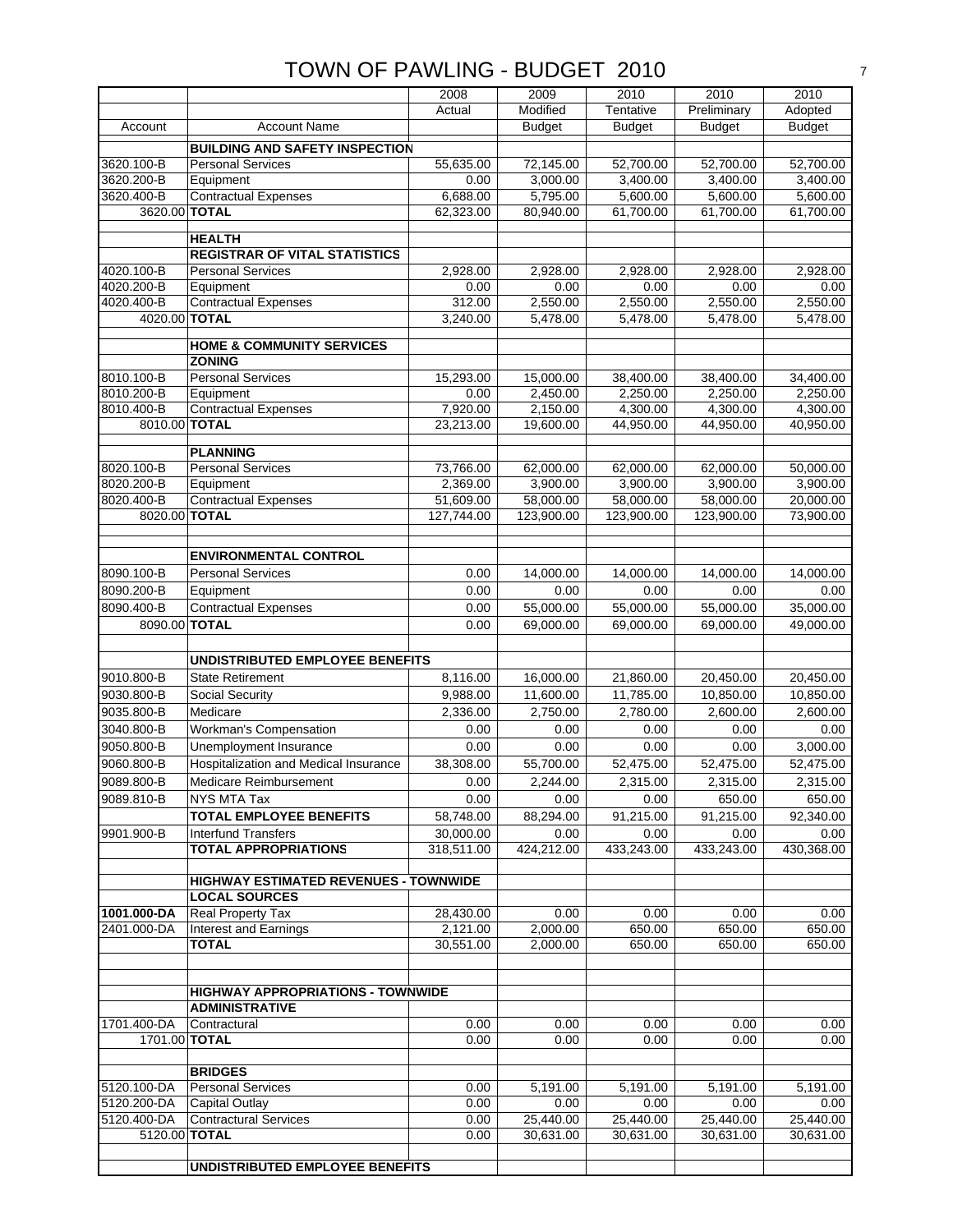|                            |                                                   | 2008                    | 2009                     | 2010          | 2010               | 2010               |
|----------------------------|---------------------------------------------------|-------------------------|--------------------------|---------------|--------------------|--------------------|
|                            |                                                   | Actual                  | Modified                 | Tentative     | Preliminary        | Adopted            |
| Account                    | <b>Account Name</b>                               |                         | <b>Budget</b>            | <b>Budget</b> | <b>Budget</b>      | <b>Budget</b>      |
| 9010.800-DA                | <b>State Retirement</b>                           | 0.00                    | 466.00                   | 600.00        | 600.00             | 600.00             |
| 9030.800-DA                | Social Security                                   | 0.00                    | 322.00                   | 322.00        | 322.00             | 322.00             |
| 9035.800-DA                | Medicare                                          | 0.00                    | 76.00                    | 76.00         | 76.00              | 76.00              |
| 9050.800-DA                | Unemployement Insurance                           | 0.00                    | 0.00                     | 0.00          | 0.00               | 0.00               |
| 9089.810-DA                | <b>NYS MTA Tax</b>                                | 0.00                    | 0.00                     | 0.00          | 0.00               | 20.00              |
|                            | <b>TOTAL EMPLOYEE BENEFITS</b>                    | 0.00                    | 864.00                   | 998.00        | 998.00             | 1,018.00           |
|                            |                                                   |                         |                          |               |                    |                    |
|                            | <b>TOTAL APPROPRIATIONS</b>                       | 0.00                    | 31,495.00                | 31,629.00     | 31,629.00          | 31,649.00          |
|                            | <b>HIGHWAY PART TOWN</b>                          |                         |                          |               |                    |                    |
| 1001.000-DB                | Real Property Tax                                 | 676,303.00              | 814,283.00               | 1,148,528.00  | 862,068.00         | 864,768.00         |
| 1120.000-DB                | Sales Tax Dist. By Dutchess County                | 154,246.00              | 177,399.00               | 150,000.00    | 150,000.00         | 150,000.00         |
| 2300.000-DB                | <b>Services for Other Goverments</b>              | 60,363.00               | 31,050.00                | 30,000.00     | 30,000.00          | 30,000.00          |
| 2401.000-DB                | Interest and Earnings                             | 3,759.00                | 10,350.00                | 1,500.00      | 1,500.00           | 1,500.00           |
| 2665.000-DB                | Sales of Equipment                                | 4,009.00                | 0.00                     | 0.00          | 0.00               | 0.00               |
| 2701.000-DB                | Refund of Prior Year's Expenditures               | 2,474.00                | 0.00                     | 0.00          | 0.00               | 0.00               |
| 5031.000-DB<br>5731.000-DB | <b>Interfund Transfers</b><br><b>BAN Proceeds</b> | 30,000.00<br>230,000.00 | 0.00<br>0.00             | 0.00<br>0.00  | 167,200.00<br>0.00 | 164,500.00<br>0.00 |
|                            | <b>TOTAL</b>                                      | 1,161,154.00            |                          |               | 1,210,768.00       |                    |
|                            |                                                   |                         | 1,033,082.00             | 1,330,028.00  |                    | 1,210,768.00       |
|                            | <b>STATE AID</b>                                  |                         |                          |               |                    |                    |
| 3501.000-DB                | <b>Consolidated Highway</b>                       | 166,991.00              | 62,659.00                | 180,000.00    | 180,000.00         | 180,000.00         |
| 3589.000-DB                | Multi-model aid                                   | 52,000.00               | 90,000.00                | 0.00          | 0.00               | 0.00               |
| 3501.00 TOTAL              |                                                   | 218,991.00              | 152,659.00               | 180,000.00    | 180,000.00         | 180,000.00         |
|                            | <b>FEDERAL AID</b>                                |                         |                          |               |                    |                    |
| 4591.000-DB                | Federal Aid-Highway Capital Grant                 | 0.00                    | 400,000.00               | 400,000.00    | 400,000.00         | 400,000.00         |
| 4960.000-DB                | Federal Aid-Emergency Dis. Assist.                | 0.00                    | 0.00                     | 0.00          | 0.00               | 0.00               |
|                            | <b>Total Federal Aid</b>                          | 0.00                    | 400,000.00               | 400,000.00    | 400,000.00         | 400,000.00         |
|                            | <b>TOTAL HIGHWAY TOWN-OUTSIDE REVENUE</b>         | 1,380,145.00            | 1,585,741.00             | 1,910,028.00  | 1,790,768.00       | 1,790,768.00       |
|                            |                                                   |                         |                          |               |                    |                    |
|                            | <b>GENERAL REPAIRS</b>                            |                         |                          |               |                    |                    |
| 5110.100-DB                | <b>Personal Service</b>                           | 185,359.00              | 181,809.00               | 211,809.00    | 181,809.00         | 181,809.00         |
| 5110.400-DB                | <b>Contractural Expense</b>                       | 76,480.00               | 90,000.00                | 90,000.00     | 90,000.00          | 90,000.00          |
| 5110.00 TOTAL              |                                                   | 261,839.00              | $\overline{27}$ 1,809.00 | 301,809.00    | 271,809.00         | 271,809.00         |
|                            | <b>IMPROVEMENTS</b>                               |                         |                          |               |                    |                    |
| 5112.200-DB                | Capital Outlay                                    | 235,635.00              | 552,659.00               | 680,000.00    | 680,000.00         | 680,000.00         |
| 5112.400-DB                | <b>Contractural Expense</b>                       | 0.00                    | 0.00                     | 0.00          | 0.00               | 0.00               |
| 5112.00 TOTAL              |                                                   | 235,635.00              | 552,659.00               | 680,000.00    | 680,000.00         | 680,000.00         |
|                            |                                                   |                         |                          |               |                    |                    |
|                            | <b>MACHINERY</b>                                  |                         |                          |               |                    |                    |
| 5130.100-DB                | <b>Personal Services</b>                          | 45,545.00               | 41,224.00                | 57,724.00     | 41,224.00          | 41,224.00          |
| 5130.200-DB                | Equipment                                         | 27,949.00               | 10,000.00                | 10,000.00     | 10,000.00          | 10,000.00          |
| 5130-400.DB                | <b>Contractural Expense</b>                       | 94,722.00               | 78,000.00                | 78,000.00     | 78,000.00          | 78,000.00          |
| 5130.00 TOTAL              |                                                   | 168,216.00              | 129,224.00               | 145,724.00    | 129,224.00         | 129,224.00         |
|                            |                                                   |                         |                          |               |                    |                    |
|                            | <b>MISCELLANEOUS BRUSH AND WEEDS</b>              |                         |                          |               |                    |                    |
| 5140.100-DB                | Miscellaneous/Brush Weeds/P.S.                    | 15,929.00               | 16,487.00                | 36,487.00     | 16,487.00          | 16,487.00          |
| 5140.400-DB                | Miscellaneous/Brush Weeds/C.E.                    | 1,543.00                | 3,000.00                 | 3,000.00      | 3,000.00           | 3,000.00           |
| 5140.00 TOTAL              |                                                   | 17,472.00               | 19,487.00                | 39,487.00     | 19,487.00          | 19,487.00          |
|                            |                                                   |                         |                          |               |                    |                    |
|                            | <b>SNOW REMOVAL</b>                               |                         |                          |               |                    |                    |
| 5142.100-DB                | Snow Removal Town Hwy./P.S.                       | 158,416.00              | 138,641.00               | 168,341.00    | 138,641.00         | 138,641.00         |
| 5142.400-DB                | Snow Removal Town Hwy./C.E.                       | 152,531.00              | 165,000.00               | 175,000.00    | 175,000.00         | 175,000.00         |
| 5142.00 TOTAL              |                                                   | 310,947.00              | 303,641.00               | 343,341.00    | 313,641.00         | 313,641.00         |
|                            | <b>SERVICES TO OTHER GOVERNMENTS</b>              |                         |                          |               |                    |                    |
| 5148.100-DB                | <b>Personal Services</b>                          | 35,925.00               | 37,182.00                | 40,682.00     | 37,182.00          | 37,182.00          |
| 5148.400-DB                | <b>Contractural Expense</b>                       | 0.00                    | 0.00                     | 0.00          | 0.00               | 0.00               |
| 5148.00 TOTAL              |                                                   | 35,925.00               | 37,182.00                | 40,682.00     | 37,182.00          | 37,182.00          |
|                            |                                                   |                         |                          |               |                    |                    |
|                            | <b>EMPLOYEE BENEFITS</b>                          |                         |                          |               |                    |                    |
| 9010.800-DB                | <b>State Retirement</b>                           | 36,522.00               | 35,500.00                | 59,300.00     | 48,500.00          | 48,500.00          |
| 9030.800-DB                | Social Security                                   | 27,324.00               | 25,850.00                | 31,940.00     | 25,800.00          | 25,800.00          |
| 9035.800-DB                | Medicare                                          | 6,391.00                | 6,100.00                 | 7,470.00      | 6,100.00           | 6,100.00           |
| 9040.800-DB                | <b>Workers Compensation</b>                       | 0.00                    | 9,977.00                 | 10,000.00     | 10,000.00          | 10,000.00          |
| 9050.800-DB                | Unemployment Insurance                            | 0.00                    | 2,174.00                 | 2,175.00      | 2,175.00           | 2,175.00           |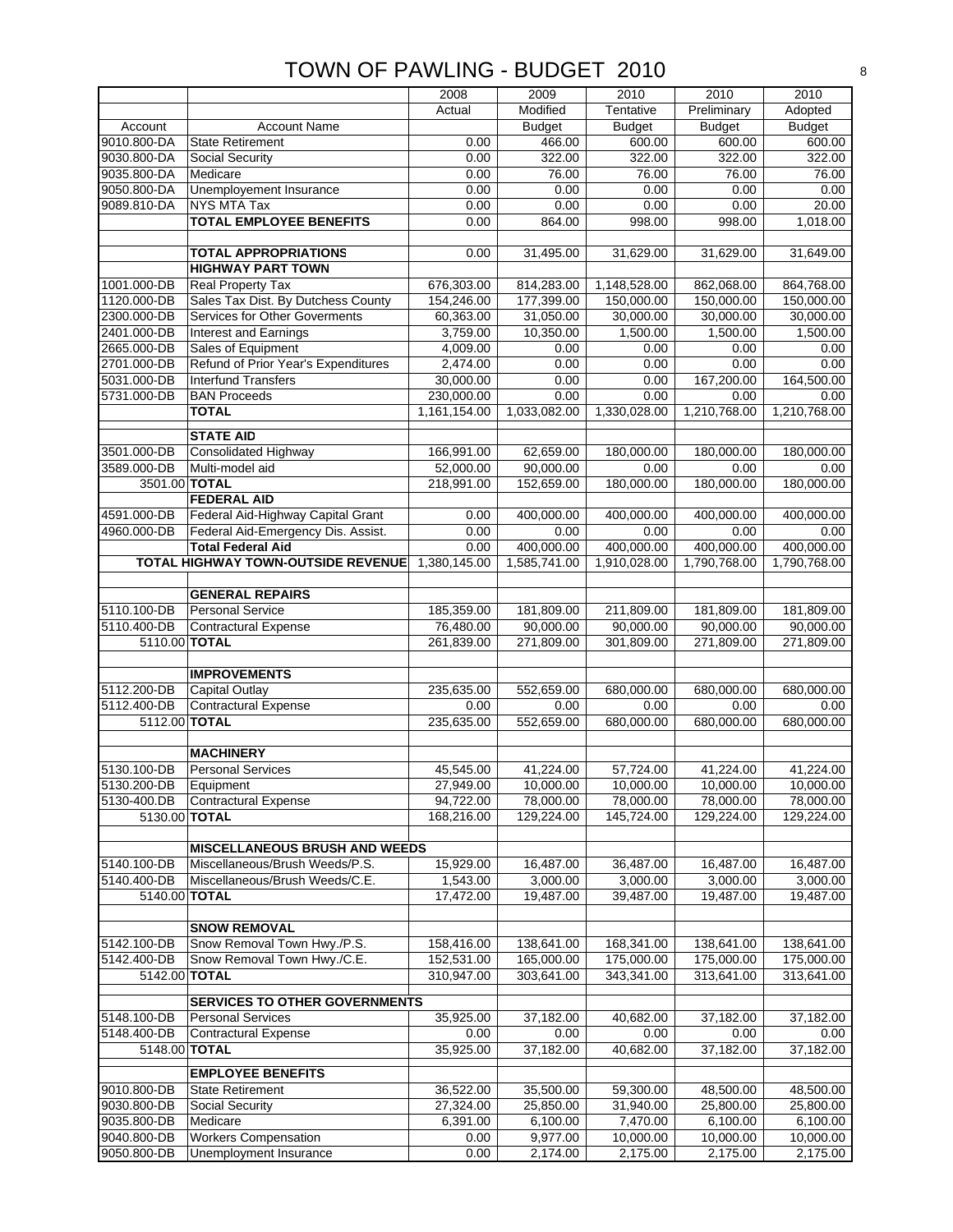|                      |                                  | 2008         | 2009          | 2010          | 2010          | 2010          |
|----------------------|----------------------------------|--------------|---------------|---------------|---------------|---------------|
|                      |                                  | Actual       | Modified      | Tentative     | Preliminary   | Adopted       |
| Account              | <b>Account Name</b>              |              | <b>Budget</b> | <b>Budget</b> | <b>Budget</b> | <b>Budget</b> |
| 9055.800-DB          | <b>Disability Insurance</b>      | 0.00         | 0.00          | 0.00          | 0.00          | 0.00          |
| 9060.800-DB          | Hospital & Medical Insurance     | 164.647.00   | 170,000.00    | 174,400.00    | 174,400.00    | 174,400.00    |
| 9089.800-DB          | Medicare Reimbursement           | 0.00         | 17,388.00     | 6.500.00      | 6,500.00      | 6,500.00      |
| 9089.810-DB          | NYS MTA Tax                      | 0.00         | 0.00          | 0.00          | 1,450.00      | 1,450.00      |
|                      | <b>Account Subheading Totals</b> | 234,884.00   | 266,989.00    | 291,785.00    | 274,925.00    | 274,925.00    |
|                      |                                  |              |               |               |               |               |
|                      | <b>DEBT SERVICE PRINCIPAL</b>    |              |               |               |               |               |
| 9730.600-DB          | <b>Bond Anticipation Notes</b>   | 0.00         | 0.00          | 60,000.00     | 60,000.00     | 60,000.00     |
| 9730.00 <b>TOTAL</b> |                                  | 0.00         | 0.00          | 60.000.00     | 60.000.00     | 60.000.00     |
|                      |                                  |              |               |               |               |               |
|                      | <b>INTEREST</b>                  |              |               |               |               |               |
| 9730.700-DB          | <b>Bond Anticipation Notes</b>   | 0.00         | 4,750.00      | 7,200.00      | 4,500.00      | 4,500.00      |
| 9720.00 <b>TOTAL</b> |                                  | 0.00         | 4.750.00      | 7.200.00      | 4.500.00      | 4.500.00      |
|                      |                                  |              |               |               |               |               |
|                      | TOTAL HIGHWAY P/T APPRO.         | 1.264.918.00 | 1,585,741.00  | 1.910.028.00  | 1,790,768.00  | 1,790,768.00  |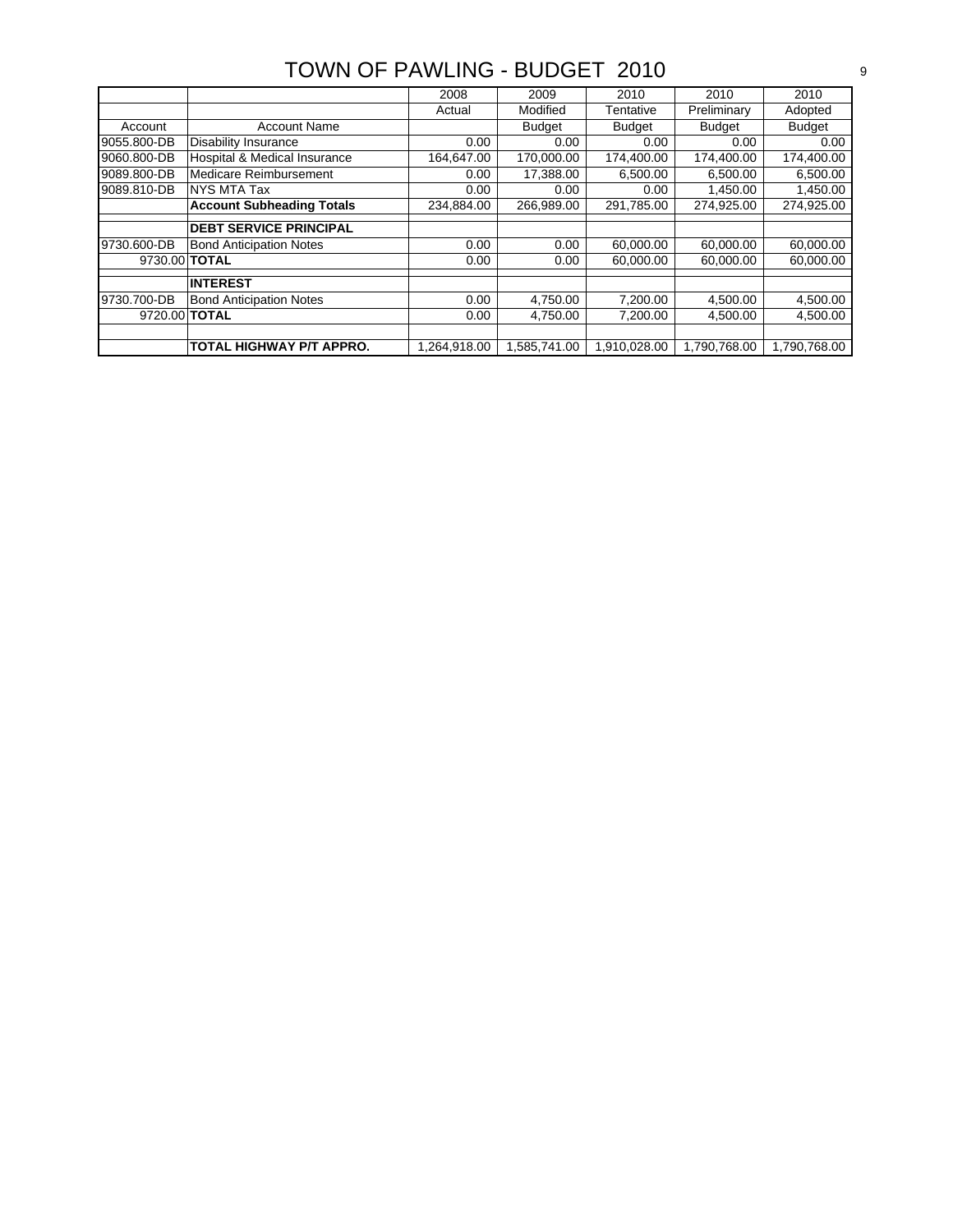|                              |                                                     | 2008      | 2009          | 2010          | 2010          | 2010          |
|------------------------------|-----------------------------------------------------|-----------|---------------|---------------|---------------|---------------|
|                              |                                                     | Actual    | Modified      | Tentative     | Preliminary   | Adopted       |
| Account                      | <b>Account Name</b>                                 |           | <b>Budget</b> | <b>Budget</b> | <b>Budget</b> | <b>Budget</b> |
|                              |                                                     |           |               |               |               |               |
|                              | <b>WATER DISTRICT #1 ESTIMATED REVENUES</b>         |           |               |               |               |               |
|                              | <b>METERED SALES</b>                                |           |               |               |               |               |
|                              | 1001.000-SW1 Real Property Tax                      | 0.00      | 0.00          | 0.00          | 0.00          | 0.00          |
|                              | 2140-000-SW1 METERED SALES                          | 9,705.00  | 10,000.00     | 9,000.00      | 9,006.00      | 9,006.00      |
|                              | 2401.000-SW1 Interest and Earnings                  | 0.00      | 0.00          | 0.00          | 0.00          | 0.00          |
|                              | <b>TOTAL WATER DISTRICT #1 REV.</b>                 | 9,705.00  | 10,000.00     | 9,000.00      | 9,006.00      | 9,006.00      |
|                              | <b>WATER DISTRICT #1 APPROPRIATIONS</b>             |           |               |               |               |               |
|                              | <b>ADMINISTRATION</b>                               |           |               |               |               |               |
|                              | 8310.100-SW1 Personal Services                      | 1,522.00  | 1,522.00      | 1,522.00      | 1,522.00      | 1,522.00      |
| 8310.200-SW1 Equipment       |                                                     | 0.00      | 3,000.00      | 0.00          | 0.00          | 0.00          |
|                              | 8310-400-SW1 Contractural Services                  | 330.00    | 300.00        | 1,130.00      | 1,130.00      | 1,130.00      |
| 8310.00 TOTAL                |                                                     | 1,852.00  | 4,822.00      | 2,652.00      | 2,652.00      | 2,652.00      |
|                              |                                                     |           |               |               |               |               |
|                              | <b>WATER PURIFICATION</b>                           |           |               |               |               |               |
|                              | 8330.400-SW1 Water Purification                     | 0.00      | 0.00          | 0.00          | 0.00          | 0.00          |
|                              | <b>TOTAL</b>                                        | 0.00      | 0.00          | 0.00          | 0.00          | 0.00          |
|                              | <b>TRANSMISSION AND DISTRIBUTION</b>                |           |               |               |               |               |
|                              | 8340.100-SW1 Personal Services                      | 0.00      | 0.00          | 0.00          | 0.00          | 0.00          |
| 8340.200-SW1 Equipment       |                                                     | 0.00      | 0.00          | 0.00          | 0.00          | 0.00          |
|                              | 8340.400-SW1 Contractural Services                  | 5,475.00  | 6,200.00      | 6,230.00      | 6,230.00      | 6,230.00      |
| 8340.00 TOTAL                |                                                     | 5.475.00  |               |               |               |               |
|                              |                                                     |           | 6,200.00      | 6,230.00      | 6,230.00      | 6,230.00      |
|                              | <b>EMPLOYEE BENEFITS</b>                            |           |               |               |               |               |
| 9030.800-SW1 Social Security |                                                     | 94.00     | 95.00         | 95.00         | 95.00         | 95.00         |
| 9035.800-SW1 Medicare        |                                                     | 22.00     | 23.00         | 23.00         | 23.00         | 23.00         |
| 9089.810-SW1 NYS MTA Tax     |                                                     | 0.00      | 0.00          | 0.00          | 6.00          | 6.00          |
|                              | <b>TOTAL EMPLOYEE BENEFITS</b>                      | 116.00    | 118.00        | 118.00        | 124.00        | 124.00        |
|                              |                                                     |           |               |               |               |               |
|                              | <b>DEBIT PRINCIPAL/INTEREST</b>                     |           |               |               |               |               |
|                              | 9710.600-SW1 Debt Principal, Serial Bonds           | 0.00      | 0.00          | 0.00          | 0.00          | 0.00          |
|                              | 9730.600-SW1 Debt Prinicpal Bond Anticipation Notes | 0.00      | 0.00          | 0.00          | 0.00          | 0.00          |
|                              | 9710.700-SW1 Debt Interest, Serial Bonds            | 0.00      | 0.00          | 0.00          | 0.00          | 0.00          |
|                              | 9730.700-SW1 Debt Interest, Bond Anticipation Notes | 0.00      | 0.00          | 0.00          | 0.00          | 0.00          |
|                              | <b>TOTAL</b>                                        | 0.00      | 0.00          | 0.00          | 0.00          | 0.00          |
|                              | <b>INTERFUND TRANSFERS</b>                          |           |               |               |               |               |
|                              | 9901.900-SW1 Transfer to Other Funds                | 821.00    | 846.00        | 0.00          | 0.00          |               |
|                              | 9699.00 TOTAL Interfund Transfer                    |           |               |               |               | 0.00          |
|                              |                                                     | 821.00    | 846.00        | 0.00          | 0.00          | 0.00          |
|                              | <b>TOTAL WATER DISTRICT #1 APPRO</b>                |           | 11,986.00     |               |               | 9,006.00      |
|                              |                                                     | 8,264.00  |               | 9,000.00      | 9,006.00      |               |
|                              | <b>WATER DISTRICT #2 ESTIMATED REVENUES</b>         |           |               |               |               |               |
|                              | <b>METERED SALES</b>                                |           |               |               |               |               |
|                              | 1001-000-SW2 Real Property Tax                      | 25,513.00 | 25,106.00     | 21,022.00     | 21,022.00     | 21,022.00     |
|                              | 2140-000-SW2 METERED SALES                          | 59,916.00 | 52,200.00     | 52,200.00     | 52,200.00     | 52,200.00     |
|                              | 2401.000-SW2 Interest and Earnings                  | 236.00    | 225.00        | 200.00        | 200.00        | 200.00        |
|                              | 2680.000-SW2 Insurance Recoveries                   | 2,303.00  | 0.00          | 0.00          | 0.00          | 0.00          |
|                              | <b>TOTAL WATER DISTRICT #2 REVEN</b>                | 87,968.00 | 77,531.00     | 73,422.00     | 73,422.00     | 73,422.00     |
|                              | <b>WATER DISTRICT #2 APPROPRIATIONS</b>             |           |               |               |               |               |
|                              |                                                     |           |               |               |               |               |
|                              | <b>ADMINISTRATION</b>                               |           |               |               |               |               |
|                              | 8310.100-SW2 Personal Services                      | 1,522.00  | 1,522.00      | 1,522.00      | 1,522.00      | 1,522.00      |
| 8310.200-SW2 Equipment       |                                                     | 0.00      | 2,000.00      | 0.00          | 0.00          | 0.00          |
|                              | 8310-400-SW2 Contractural Services                  | 1,169.00  | 750.00        | 2,030.00      | 2,030.00      | 2,030.00      |
| 8310.00 TOTAL                |                                                     | 2,691.00  | 4,272.00      | 3,552.00      | 3,552.00      | 3,552.00      |
|                              |                                                     |           |               |               |               |               |
|                              | <b>PURIFICATION</b>                                 |           |               |               |               |               |
|                              | 8330.100-SW2 Personal Services                      | 0.00      | 0.00          | 0.00          | 0.00          | 0.00          |
| 8330.200-SW2 Equipment       |                                                     | 0.00      | 0.00          | 0.00          | 0.00          | 0.00          |
|                              | 8330.400-SW2 Contractural Services                  | 9,797.00  | 10,500.00     | 8,730.00      | 8,724.00      | 8,724.00      |
| 8330.00 TOTAL                |                                                     | 9,797.00  | 10,500.00     | 8,730.00      | 8,724.00      | 8,724.00      |
|                              | <b>TRANSMISSION AND DISTRIBUTION</b>                |           |               |               |               |               |
|                              | 8340.100-SW2 Personal Services                      | 0.00      | 0.00          | 0.00          | 0.00          | 0.00          |
| 8340.200-SW2 Equipment       |                                                     | 0.00      | 0.00          | 0.00          | 0.00          | 0.00          |
|                              | 8340.400-SW2 Contractural Services                  | 47,398.00 | 40,000.00     | 40,000.00     | 40,000.00     | 40,000.00     |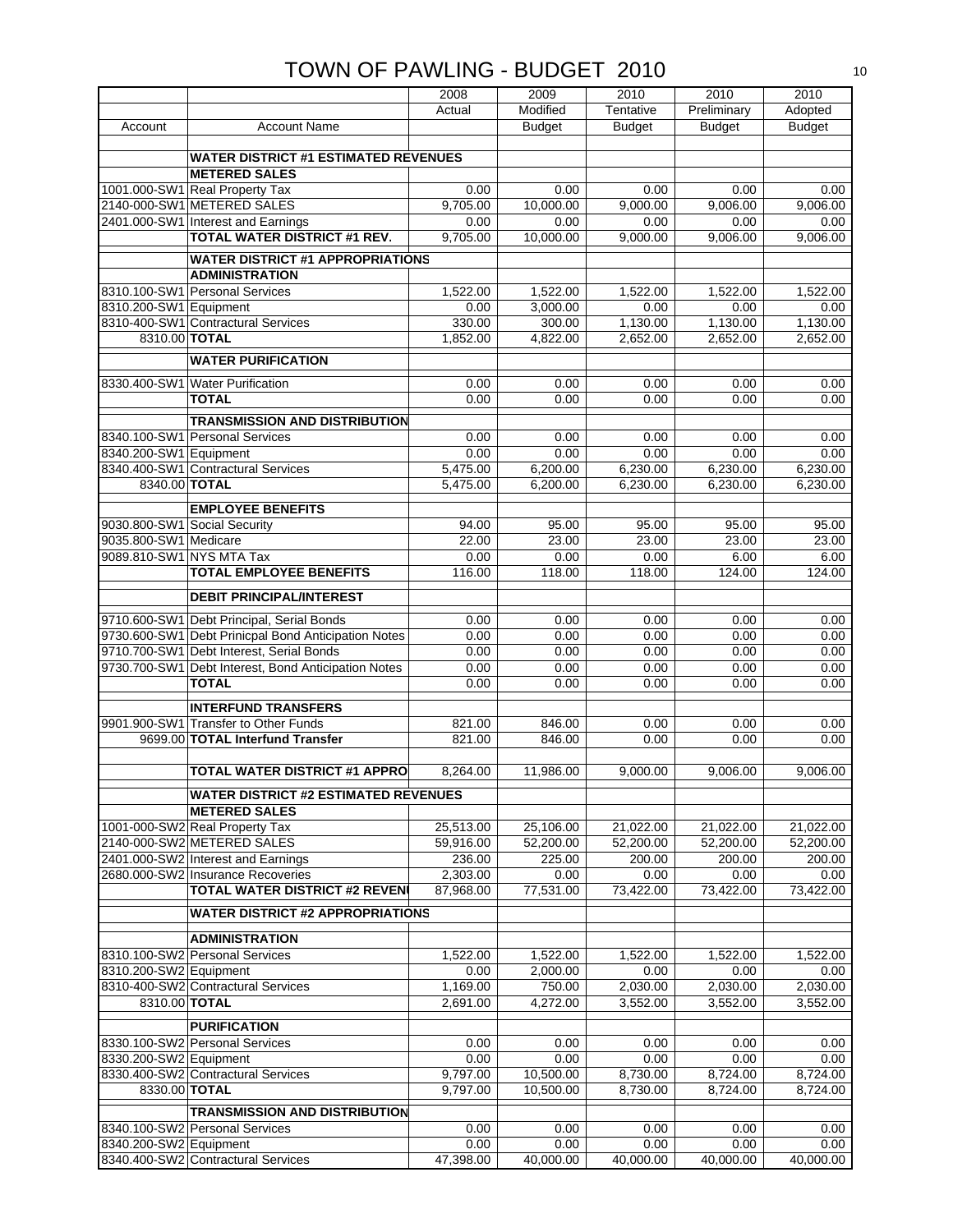|                              |                                                      | 2008                    | 2009                    | 2010                    | 2010                    | 2010                    |
|------------------------------|------------------------------------------------------|-------------------------|-------------------------|-------------------------|-------------------------|-------------------------|
|                              |                                                      | Actual                  | Modified                | Tentative               | Preliminary             | Adopted                 |
| Account                      | <b>Account Name</b>                                  |                         | <b>Budget</b>           | <b>Budget</b>           | <b>Budget</b>           | <b>Budget</b>           |
| 8340.00 TOTAL                |                                                      | 47,398.00               | 40,000.00               | 40,000.00               | 40,000.00               | 40,000.00               |
|                              | <b>EMPLOYEE BENEFITS</b>                             |                         |                         |                         |                         |                         |
| 9030.800-SW2 Social Security |                                                      | 94.00                   | 95.00                   | 95.00                   | 95.00                   | 95.00                   |
| 9035.800-SW2 Medicare        |                                                      | 22.00                   | 23.00                   | 23.00                   | 23.00                   | 23.00                   |
| 9089.810-SW2 NYS MTA Tax     |                                                      | 0.00                    | 0.00                    | 0.00                    | 6.00                    | 6.00                    |
|                              | <b>TOTAL EMPLOYEE BENEFITS</b>                       | 116.00                  | 118.00                  | 118.00                  | 124.00                  | 124.00                  |
|                              | <b>UNDISTRIBUTED</b>                                 |                         |                         |                         |                         |                         |
|                              | <b>DEBT SERVICE</b>                                  |                         |                         |                         |                         |                         |
|                              | 9710.600-SW2 NYSEFC Serial Bond Prinicpal            | 10,000.00               | 10,000.00               | 10,000.00               | 10,000.00               | 10,000.00               |
|                              | 9710.700-SW2 Serial Bond Interest                    | 4,796.00                | 6,365.00                | 5,905.00                | 5,905.00                | 5,905.00                |
|                              | 9710.600-SW2 Repay TOP General Fund Prinicipal       | 0.00                    | 0.00                    | 0.00                    | 0.00                    | 0.00                    |
|                              | 9710.700-SW2 Repay TOP General Fund Interest         | 0.00                    | 0.00                    | 0.00                    | 0.00                    | 0.00                    |
|                              | 9730.600-SW2 BAN - Key Bank Principal                | 4,000.00                | 4,000.00                | 4,000.00                | 4,000.00                | 4,000.00                |
|                              | 9730.700-SW2 BAN - Key Bank Interest                 | 1,582.00                | 1,430.00                | 1,117.00                | 1,117.00                | 1,117.00                |
| SW <sub>2</sub>              | <b>TOTAL</b>                                         | 20,378.00               | 21,795.00               | 21,022.00               | 21,022.00               | 21,022.00               |
|                              |                                                      |                         |                         |                         |                         |                         |
|                              | <b>INTERFUND TRANSFERS</b>                           |                         |                         |                         |                         |                         |
|                              | 9901.900-SW2 Transfer to Other Funds                 | 821.00                  | 846.00                  | 0.00                    | 0.00                    | 0.00                    |
|                              | 9699.00 TOTAL Interfund Transfer                     | 821.00                  | 846.00                  | 0.00                    | 0.00                    | 0.00                    |
|                              |                                                      |                         |                         |                         |                         |                         |
|                              | <b>TOTAL WATER DISTRICT #2 APPRO</b>                 | 81,201.00               | 77,531.00               | 73,422.00               | 73,422.00               | 73,422.00               |
|                              |                                                      |                         |                         |                         |                         |                         |
|                              |                                                      |                         |                         |                         |                         |                         |
|                              | <b>JOINT SEWER - ESTIMATED REVENUE</b>               |                         |                         |                         |                         |                         |
| 2374.000.SS                  | <b>Sewer Service Other Governements</b>              | 39,000.00               | 37,200.00               | 35,400.00               | 35,400.00               | 35,400.00               |
|                              | <b>TOTAL</b>                                         | 39,000.00               | 37,200.00               | 35,400.00               | 35,400.00               | 35,400.00               |
|                              |                                                      |                         |                         |                         |                         |                         |
|                              | JOINT SEWER APPROPRIATIONS                           |                         |                         |                         |                         |                         |
| 9710.600-SS                  | 1992 Serial Bonds - Debt Principal                   | 30,000.00               | 30,000.00               | 30,000.00               | 30,000.00               | 30,000.00               |
| 9710.700-SS                  | 1992 Serial Bonds - Debt Interest                    | 9,000.00                | 7,200.00                | 5,400.00                | 5,400.00                | 5,400.00                |
|                              |                                                      |                         |                         |                         |                         |                         |
| 9730.600-SS                  | 1992 Bond Anticipation Notes - Prin.                 | 0.00                    | 0.00                    | 0.00                    | 0.00                    | 0.00                    |
| 9730.700-SS                  | 1992 Bond Anticipation Notes Interest                | 0.00                    | 0.00                    | 0.00                    | 0.00                    | 0.00                    |
|                              | TOTAL JOINT SEWER APPRO.                             | 39,000.00               | 37,200.00               | 35,400.00               | 35,400.00               | 35,400.00               |
|                              |                                                      |                         |                         |                         |                         |                         |
|                              |                                                      |                         |                         |                         |                         |                         |
|                              | <b>ENTERPRISE FUND - SUMMER CAMP</b>                 |                         |                         |                         |                         |                         |
|                              |                                                      |                         |                         |                         |                         |                         |
|                              | Summer Camp - Estimated Revenues                     |                         |                         |                         |                         |                         |
|                              |                                                      |                         |                         |                         |                         |                         |
| 2001.000-ES                  | <b>Operating Revenue</b><br>Park and Recreation Fees | 127,393.00              | 130,620.00              | 118,720.00              | 119,000.00              | 119,000.00              |
|                              |                                                      |                         |                         |                         |                         |                         |
|                              | <b>Use of Money and Property</b>                     |                         |                         |                         |                         |                         |
| 2401.000-ES                  | <b>Interest and Earnings</b>                         | 570.00                  | 300.00                  | 250.00                  | 250.00                  | 250.00                  |
|                              |                                                      |                         |                         |                         |                         |                         |
|                              | <b>Total Estimated Revenues</b>                      | 127,963.00              | 130,920.00              | 118,970.00              | 119,250.00              | 119,250.00              |
|                              |                                                      |                         |                         |                         |                         |                         |
|                              | <b>SUMMER CAMP - APPROPRIATIONS</b>                  |                         |                         |                         |                         |                         |
|                              |                                                      |                         |                         |                         |                         |                         |
|                              | <b>SUMMER CAMP</b>                                   |                         |                         |                         |                         |                         |
| 7140.100-ES                  | <b>Personal Services</b>                             | 94,823.00               | 99,500.00               | 80,000.00               | 80,000.00               | 80,000.00               |
| 7140.200-ES                  | Equipment                                            | 0.00                    | 1,000.00                | 1,000.00                | 1,000.00                | 1,000.00                |
| 7140.400-ES<br>7140.00 Total | <b>Contractual Services</b>                          | 24,120.00<br>118,943.00 | 22,800.00<br>123,300.00 | 31,850.00<br>112,850.00 | 31,850.00<br>112,850.00 | 31,850.00<br>112,850.00 |
|                              |                                                      |                         |                         |                         |                         |                         |
|                              | <b>Undistributed Employee Benefits</b>               |                         |                         |                         |                         |                         |
| 9010.800-ES                  | <b>State Retirement</b>                              | 0.00                    | 0.00                    | 0.00                    | 0.00                    | 0.00                    |
| 9030.800-ES                  | Social Security                                      | 5,879.00                | 6,170.00                | 4,960.00                | 4,960.00                | 4,960.00                |
| 9035.800-ES                  | Medicare                                             | 1,375.00                | 1,450.00                | 1,160.00                | 1,160.00                | 1,160.00                |
| 9060.800-ES                  | Hosp. & Medical Insurance                            | 0.00                    | 0.00                    | 0.00                    | 0.00                    | 0.00                    |
| 9089.810-ES                  | NYS MTA Tax                                          | 0.00                    | 0.00                    | 0.00                    | 280.00                  | 280.00                  |
|                              | <b>Total Employee Benefits</b>                       | 7,254.00                | 7,620.00                | 6,120.00                | 6,400.00                | 6,400.00                |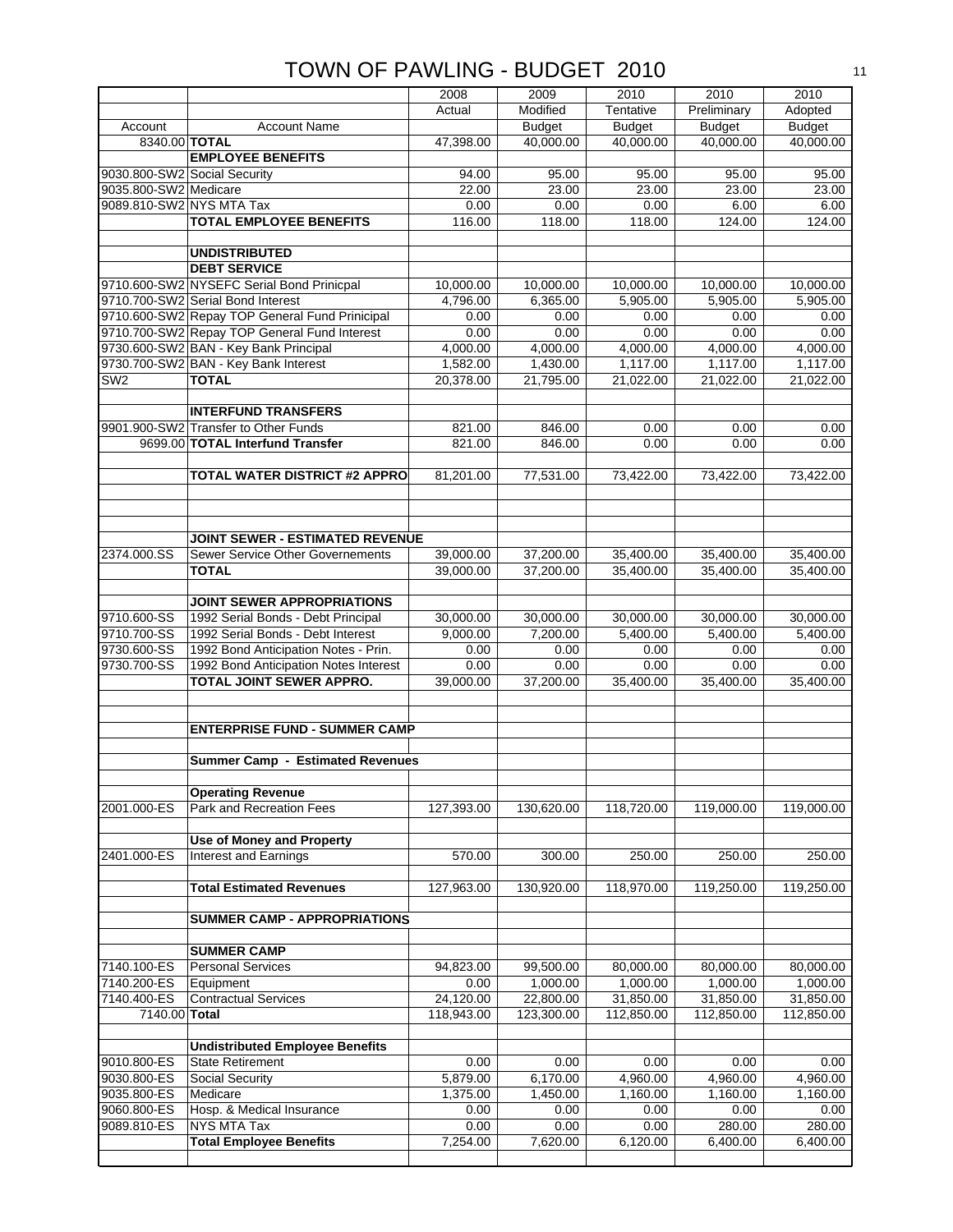| TOWN OF PAWLING - BUDGET 2010 |
|-------------------------------|
|-------------------------------|

|             |                             | 2008       | 2009          | 2010          | 2010          | 2010          |
|-------------|-----------------------------|------------|---------------|---------------|---------------|---------------|
|             |                             | Actual     | Modified      | Tentative     | Preliminary   | Adopted       |
| Account     | Account Name                |            | <b>Budget</b> | <b>Budget</b> | <b>Budget</b> | <b>Budget</b> |
| 9901.900-ES | <b>Interfund Transfers</b>  | $0.00\,$   | 0.00          | 0.00          | 0.00          | 0.00          |
|             | <b>Total Appropriations</b> | 126.197.00 | 130.920.00    | 118.970.00    | 119.250.00    | 119.250.00    |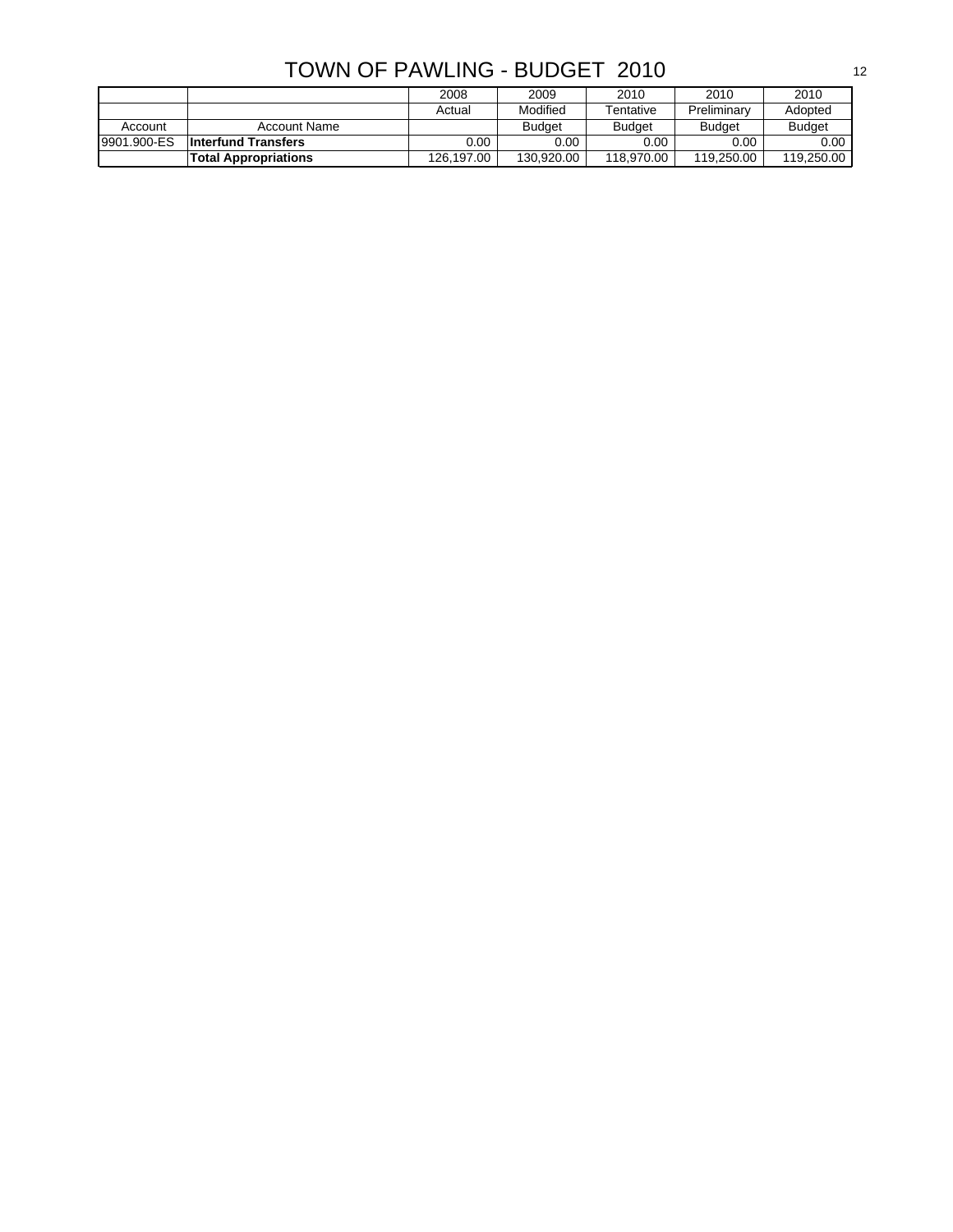|             |                                                     | 2008   | 2009          | 2010          | 2010          | 2010          |
|-------------|-----------------------------------------------------|--------|---------------|---------------|---------------|---------------|
|             |                                                     | Actual | Modified      | Tentative     | Preliminary   | Adopted       |
| Account     | <b>Account Name</b>                                 |        | <b>Budget</b> | <b>Budget</b> | <b>Budget</b> | <b>Budget</b> |
|             |                                                     |        |               |               |               |               |
|             |                                                     |        |               |               |               |               |
|             | <b>WHALEY LAKE DAM DISTRICT</b>                     |        |               |               |               |               |
|             | <b>WHALEY LAKE DAM DISTRICT - REVENUES</b>          |        |               |               |               |               |
|             | <b>LOCAL SOURCES</b>                                |        |               |               |               |               |
| 1001.000-WL | <b>Real Property Taxes</b>                          | 0.00   | 6,850.00      | 35,000.00     | 53,125.00     | 53,125.00     |
| 2401.000-WL | <b>Interest and Earnings</b>                        | 0.00   | 0.00          | 0.00          | 0.00          | 0.00          |
|             | <b>TOTAL</b>                                        | 0.00   | 6,850.00      | 35,000.00     | 53,125.00     | 53,125.00     |
|             |                                                     |        |               |               |               |               |
|             | <b>WHALEY LAKE DAM DISTRICT - APPORPRIATIONS</b>    |        |               |               |               |               |
| 9730.600-WL | Bond Anticipation Notes - Prin.                     | 0.00   | 0.00          | 25,000.00     | 50,000.00     | 50,000.00     |
| 9730.700-WL | Bond Anticipation Notes - Int.                      | 0.00   | 6,850.00      | 10,000.00     | 3,125.00      | 3,125.00      |
|             | <b>TOTAL</b>                                        | 0.00   | 6,850.00      | 35,000.00     | 53,125.00     | 53,125.00     |
|             |                                                     |        |               |               |               |               |
|             |                                                     |        |               |               |               |               |
|             | <b>COMMUNITY DEVELOPMENT FUNDS</b>                  |        |               |               |               |               |
|             | <b>COMMUNITY DEVELOPMENT FUNDS</b>                  |        |               |               |               |               |
|             | Home and Community Services                         |        |               |               |               |               |
| 2170.000-CD | Community Dev. Fund Grants                          | 0.00   | 150,000.00    | 150,000.00    | 150,000.00    | 150,000.00    |
|             | <b>Total Revenues</b>                               | 0.00   | 150,000.00    | 150.000.00    | 150,000.00    | 150,000.00    |
|             |                                                     |        |               |               |               |               |
|             | <b>COMMUNITY DEVELOPMENT FUNDS - APPROPRIATIONS</b> |        |               |               |               |               |
|             | Home and Community Services                         |        |               |               |               |               |
| 8670.100-CD | CD Funds-Elderly & HC Bathrooms                     | 0.00   | 0.00          | 0.00          | 0.00          | 0.00          |
| 8670.200-CD | CD Funds-Elderly & HC Bathrooms                     | 0.00   | 67,000.00     | 0.00          | 0.00          | 0.00          |
| 8670.400-CD | CD Funds-Elderly & HC Bathrooms                     | 0.00   | 83,000.00     | 150,000.00    | 150,000.00    | 150,000.00    |
|             |                                                     | 0.00   | 150,000.00    | 150,000.00    | 150,000.00    | 150,000.00    |
|             |                                                     |        |               |               |               |               |
|             |                                                     |        |               |               |               |               |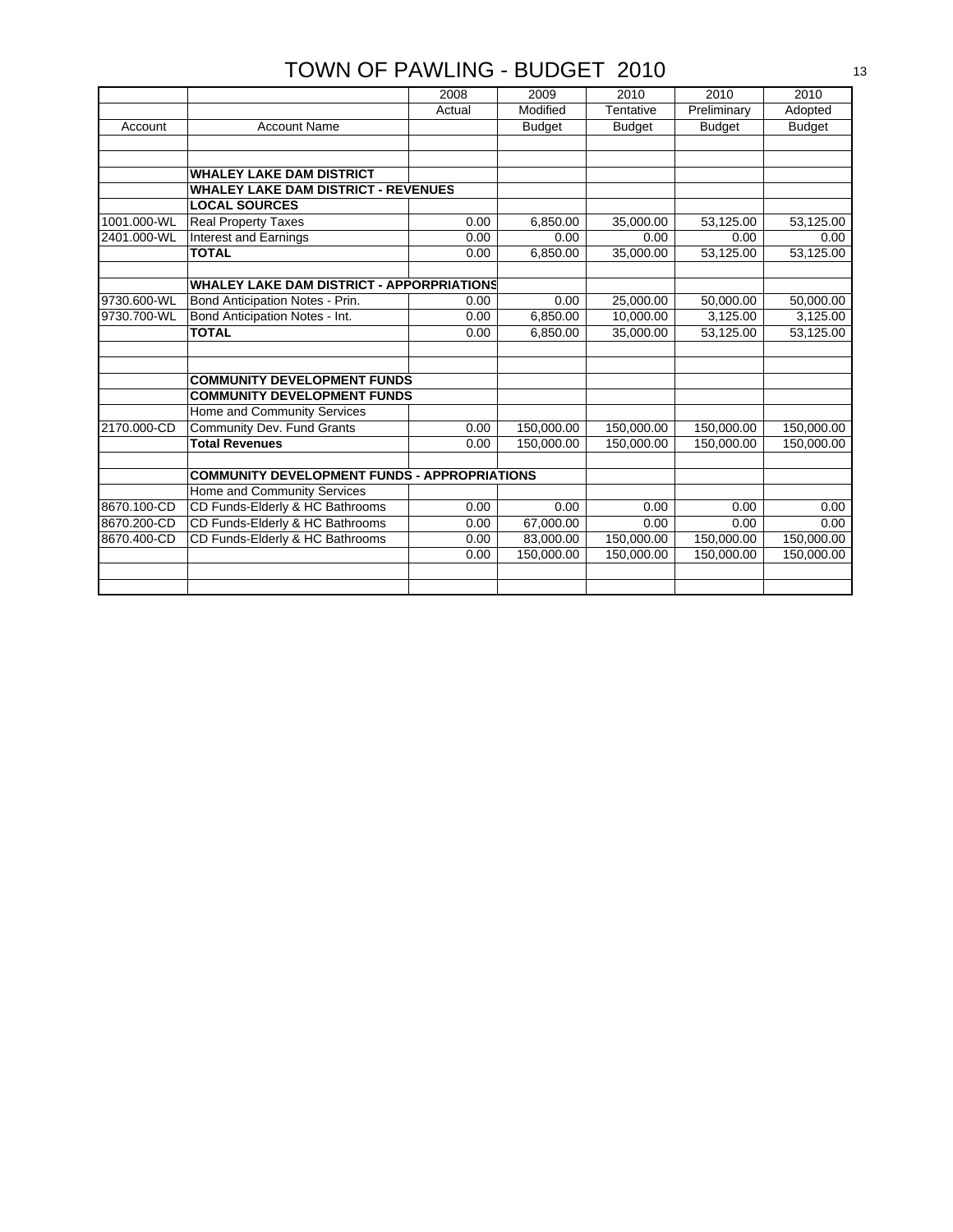|           |                              | 2009             | 2010                  | 2010             | 2010              |                      |
|-----------|------------------------------|------------------|-----------------------|------------------|-------------------|----------------------|
|           |                              | Amount           | <b>Appropriations</b> | <b>Less</b>      | Less              | 2010                 |
|           |                              | <b>Raised by</b> | and Provisions for    | <b>Estimated</b> | <b>Unexpanded</b> | <b>Amount Raised</b> |
|           |                              | Taxes            | <b>Other Uses</b>     | Revenue          | <b>Balance</b>    | <b>By Taxes</b>      |
| Code      | <b>Fund</b>                  |                  |                       |                  |                   |                      |
|           |                              |                  |                       |                  |                   |                      |
| A         | General                      | 2149193.00       | 3959066.00            | 1340150.00       | 0.00              | 2618916.00           |
|           |                              |                  |                       |                  |                   |                      |
| B         | General Outside Village      | 153462.00        | 430368.00             | 101750.00        | 0.00              | 328618.00            |
|           |                              |                  |                       |                  |                   |                      |
| DA        | Highway-Townwide             | 0.00             | 31649.00              | 650.00           | 30999.00          | 0.00                 |
|           |                              |                  |                       |                  |                   |                      |
| DB        | Highway - Outside Village    | 814283.00        | 1790768.00            | 926000.00        | 0.00              | 864768.00            |
|           |                              |                  |                       |                  |                   |                      |
| <b>CD</b> | <b>Community Development</b> | 0.00             | 150000.00             | 150000.00        | 0.00              | 0.00                 |
|           |                              |                  |                       |                  |                   |                      |
| <b>ES</b> | Enterprise - Summer Camp     | 0.00             | 119250.00             | 119250.00        | 0.00              | 0.00                 |
|           |                              |                  |                       |                  |                   |                      |
|           | Sub Total                    | 3116938.00       | 6481101.00            | 2637800.00       | 30999.00          | 3812302.00           |

| S | <b>SPECIAL DISTRICTS</b>     |            |            |           |      |            |
|---|------------------------------|------------|------------|-----------|------|------------|
|   |                              |            |            |           |      |            |
|   | Pawling Water District #1    | 0.00       | 9,006.00   | 9,006.00  | 0.00 | 0.00       |
|   |                              |            |            |           |      |            |
|   | Pawling Water District #2    | 25,106.00  | 73,422.00  | 52,400.00 | 0.00 | 21,022.00  |
|   |                              |            |            |           |      |            |
|   | Pawling Joint Sewer District | 0.00       | 35,400.00  | 35,400.00 | 0.00 | 0.00       |
|   |                              |            |            |           |      |            |
|   | Pawling Fire District        | 638,330.00 | 648,050.00 | 0.00      | 0.00 | 648,050.00 |
|   |                              |            |            |           |      |            |
|   | Whaley Lake Dam District     | 6,850.00   | 53,125.00  | 0.00      | 0.00 | 53,125.00  |
|   |                              |            |            |           |      |            |
|   | Sub Total                    | 670,286.00 | 819,003.00 | 96,806.00 | 0.00 | 722,197.00 |

Total 3787224.00 7300104.00 2734606.00 30999.00 4534499.00

|                             | 2009                 | 2009            | 2010                 | 2010            |
|-----------------------------|----------------------|-----------------|----------------------|-----------------|
|                             | <b>Taxable Value</b> | <b>Tax Rate</b> | <b>Taxable Value</b> | <b>Tax Rate</b> |
| <b>Town Outside Village</b> | 449,379,331.00       |                 | 2.154 447,703,023.00 | 2.666           |
| Village                     | 79,058,841.00        | 4.067           | 78,865,205.00        | 4.974           |
| Townwide                    | 528,438,172.00       |                 | 6.221 526,568,228.00 | 7.640           |
| <b>Fire District</b>        | 542,327,428.00       |                 | 1.177 542,099,773.00 | 1.195           |
|                             |                      |                 |                      |                 |
| % Change in Appropriations  |                      |                 |                      | 9.93            |